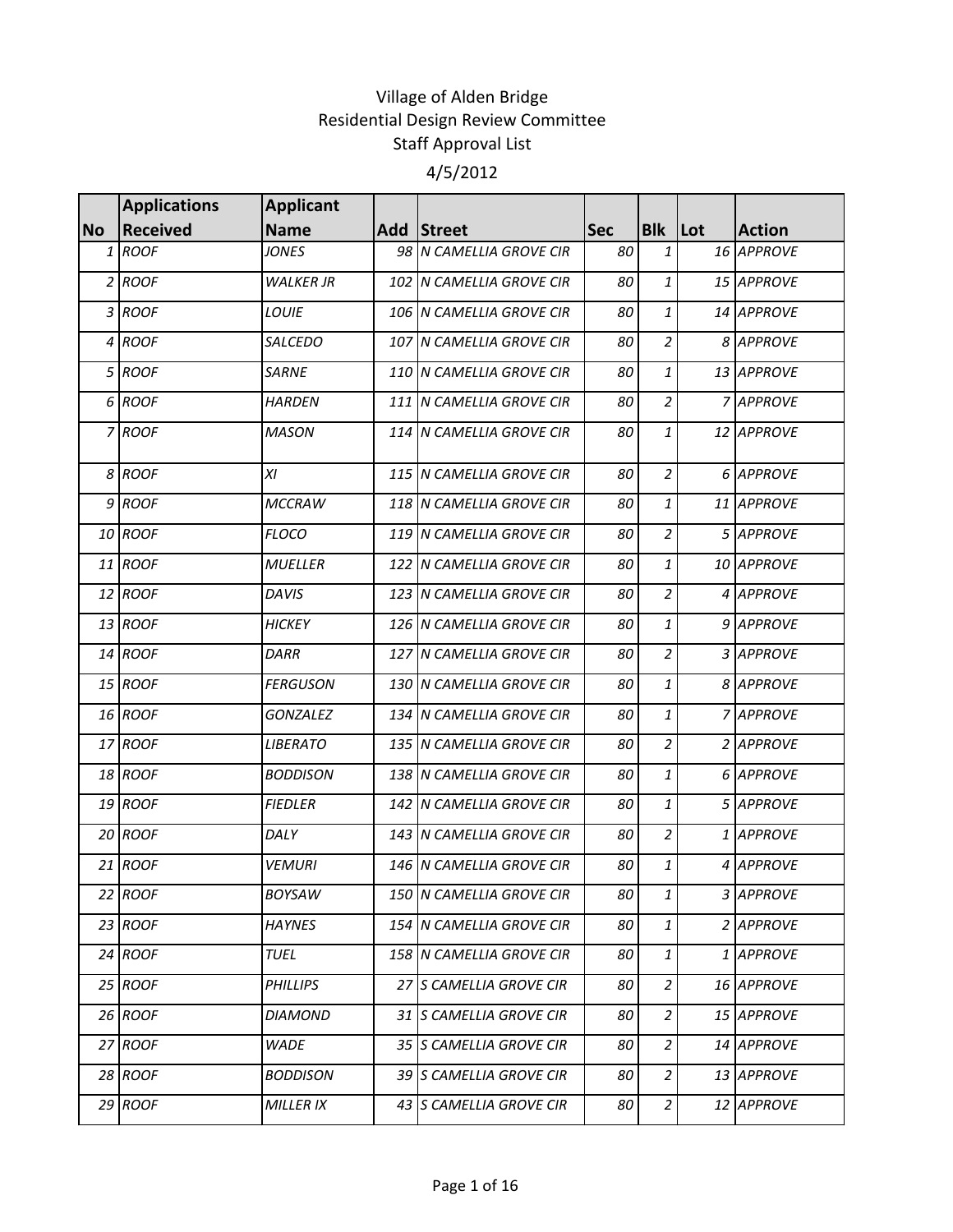|           | <b>Applications</b> | <b>Applicant</b>                      |                         |            |                  |               |
|-----------|---------------------|---------------------------------------|-------------------------|------------|------------------|---------------|
| <b>No</b> | <b>Received</b>     | <b>Name</b>                           | Add Street              | <b>Sec</b> | <b>Blk Lot</b>   | <b>Action</b> |
|           | 30 ROOF             | <b>GRIFFITH</b>                       | 47 S CAMELLIA GROVE CIR | 80         | 2                | 11 APPROVE    |
|           | 31 ROOF             | PERRAULT                              | 51 S CAMELLIA GROVE CIR | 80         | $\overline{2}$   | 10 APPROVE    |
|           | 32 ROOF             | <b>SMITH</b>                          | 55 S CAMELLIA GROVE CIR | 80         | 2                | 9 APPROVE     |
|           | 33 ROOF             | <b>OWENS</b>                          | 62 S CAMELLIA GROVE CIR | 80         | 1                | 25 APPROVE    |
|           | 34 ROOF             | <b>DININO</b>                         | 66 S CAMELLIA GROVE CIR | 80         | 1                | 24 APPROVE    |
|           | 35 ROOF             | <b>CIMETTA</b>                        | 70 S CAMELLIA GROVE CIR | 80         | $\mathbf{1}$     | 23 APPROVE    |
|           | 36 ROOF             | <b>GALLAGHER</b>                      | 74 S CAMELLIA GROVE CIR | 80         | 1                | 22 APPROVE    |
|           | 37 ROOF             | <b>PROTHRO</b>                        | 2 MUSK ROSE CT          | 80         | 1                | 40 APPROVE    |
|           | 38 ROOF             | <b>KING</b>                           | 6 MUSK ROSE CT          | 80         | $\mathbf{1}$     | 39 APPROVE    |
|           | 39 ROOF             | <b>VEMURI</b>                         | 10 MUSK ROSE CT         | 80         | 1                | 38 APPROVE    |
|           | 40 ROOF             | <b>BIER</b>                           | 11 MUSK ROSE CT         | 80         | 1                | 31 APPROVE    |
|           | 41 ROOF             | <b>MOEHLE</b>                         | 14 MUSK ROSE CT         | 80         | 1                | 37 APPROVE    |
|           | 42 ROOF             | MEZZATESTA                            | 15 MUSK ROSE CT         | 80         | 1                | 32 APPROVE    |
|           | 43 ROOF             | <b>BITTNER LIVING</b><br><b>TRUST</b> | 18 MUSK ROSE CT         | 80         | $\mathbf{1}$     | 36 APPROVE    |
|           | 44 ROOF             | <b>EASTMAN</b>                        | 19 MUSK ROSE CT         | 80         | $\mathbf{1}$     | 33 APPROVE    |
|           | 45 ROOF             | HARDON-                               | 22 MUSK ROSE CT         | 80         | 1                | 35 APPROVE    |
|           | 46 ROOF             | <b>PITCOCK</b>                        | 23 MUSK ROSE CT         | 80         | 1                | 34 APPROVE    |
|           | 47 ROOF             | <b>CHUICK</b>                         | 42 LEAFSTALK CT         | 80         | 1                | 30 APPROVE    |
|           | 48 ROOF             | <b>THOMPSON</b>                       | 46 LEAFSTALK CT         | 80         | $\mathbf{1}$     | 29 APPROVE    |
|           | 49 ROOF             | <b>GWALTNEY</b>                       | 50 LEAFSTALK CT         | 80         | 1                | 28 APPROVE    |
|           | 50 ROOF             | <b>GROVE</b>                          | 54 LEAFSTALK CT         | 80         | 1                | 27 APPROVE    |
|           | 51 ROOF             | DULY                                  | 58 LEAFSTALK CT         | 80         | $\boldsymbol{1}$ | 26 APPROVE    |
|           | 52 ROOF             | SPEIGHT                               | 55 MUSGROVE PL          | 78         | $\mathbf{1}$     | 42 APPROVE    |
|           | 53 ROOF             | <b>SHEN</b>                           | 58 MUSGROVE PL          | 78         | 1                | 52 APPROVE    |
|           | 54 ROOF             | <b>HEIDE</b>                          | 59 MUSGROVE PL          | 78         | 1                | 43 APPROVE    |
|           | 55 ROOF             | DARNELL                               | 62 MUSGROVE PL          | 78         | 1                | 51 APPROVE    |
|           | 56 ROOF             | LAUER                                 | 63 MUSGROVE PL          | 78         | 1                | 44 APPROVE    |
|           | 57 ROOF             | <b>LEDOUX</b>                         | 66 MUSGROVE PL          | 78         | $\mathbf{1}$     | 50 APPROVE    |
|           | 58 ROOF             | CADENA                                | 67 MUSGROVE PL          | 78         | $\mathbf{1}$     | 45 APPROVE    |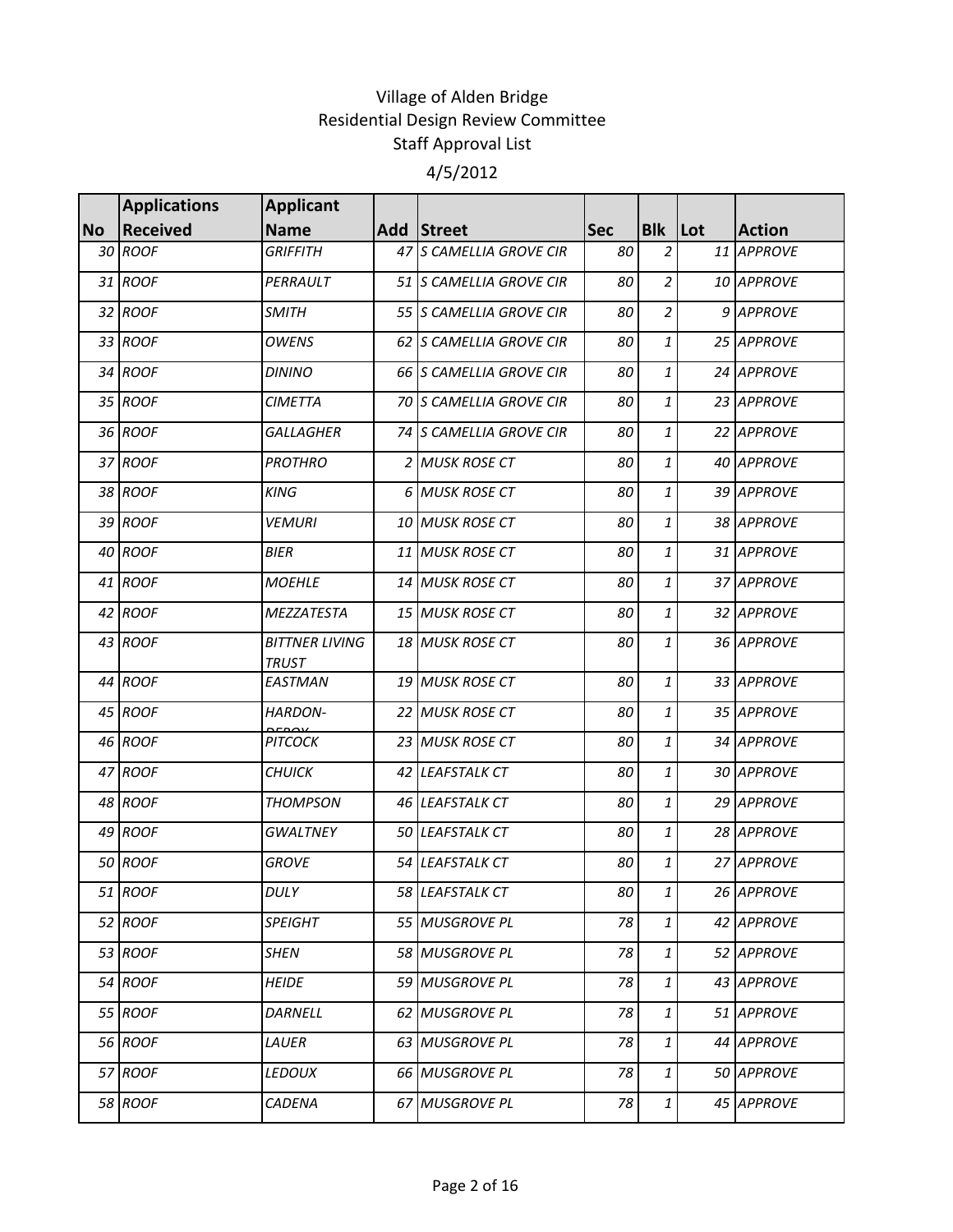|           | <b>Applications</b> | <b>Applicant</b>                    |                   |            |                           |               |
|-----------|---------------------|-------------------------------------|-------------------|------------|---------------------------|---------------|
| <b>No</b> | <b>Received</b>     | <b>Name</b>                         | Add Street        | <b>Sec</b> | <b>Blk</b> Lot            | <b>Action</b> |
|           | 59 ROOF             | <b>KAREN NICHOL</b><br><b>TRUST</b> | 70 MUSGROVE PL    | 78         | 1                         | 49 APPROVE    |
|           | 60 ROOF             | <b>VANCOURT</b>                     | 71 MUSGROVE PL    | 78         | 1                         | 46 APPROVE    |
|           | 61 ROOF             | <b>FERRELL JR</b>                   | 74 MUSGROVE PL    | 78         | 1                         | 48 APPROVE    |
|           | 62 ROOF             | <b>BELL</b>                         | 75 MUSGROVE PL    | 78         | 1                         | 47 APPROVE    |
|           | 63 ROOF             | <b>KETTLE</b>                       | 3 MARBLE ROCK PL  | 78         | 1                         | 1 APPROVE     |
|           | 64 ROOF             | <b>PLESSINGER</b>                   | 7 MARBLE ROCK PL  | 78         | $\mathbf{1}$              | 2 APPROVE     |
|           | 65 ROOF             | <b>GRADY</b>                        | 11 MARBLE ROCK PL | 78         | 1                         | 3 APPROVE     |
|           | 66 ROOF             | <b>COLLINS</b>                      | 15 MARBLE ROCK PL | 78         | 1                         | 4 APPROVE     |
|           | 67 ROOF             | <b>NOTO</b>                         | 23 MARBLE ROCK PL | 78         | $\mathbf{1}$              | 6 APPROVE     |
|           | 68 ROOF             | <b>BAMBERGER</b>                    | 27 MARBLE ROCK PL | 78         | 1                         | 7 APPROVE     |
|           | 69 ROOF             | LAURA                               | 31 MARBLE ROCK PL | 78         | $\mathbf{1}$              | 8 APPROVE     |
|           | 70 ROOF             | <b>ZIMMERMAN</b>                    | 34 MARBLE ROCK PL | 78         | 1                         | 34 APPROVE    |
|           | 71 ROOF             | POWELL                              | 35 MARBLE ROCK PL | 78         | 1                         | 9 APPROVE     |
|           | 72 ROOF             | <b>SCHMUNK</b>                      | 38 MARBLE ROCK PL | 78         | 1                         | 33 APPROVE    |
|           | 73 ROOF             | PENA                                | 39 MARBLE ROCK PL | 78         | $\mathbf{1}$              | 10 APPROVE    |
|           | 74 ROOF             | <b>SPENCER</b>                      | 42 MARBLE ROCK PL | 78         | $\mathbf{1}$              | 32 APPROVE    |
|           | 75 ROOF             | <b>MIDDLETON</b>                    | 43 MARBLE ROCK PL | 78         | 1                         | 11 APPROVE    |
|           | 76 ROOF             | ORTIZ                               | 46 MARBLE ROCK PL | 78         | 1                         | 31 APPROVE    |
|           | 77 ROOF             | <b>HOOD JR</b>                      | 47 MARBLE ROCK PL | 78         | $\mathbf{1}$              | 12 APPROVE    |
|           | 78 ROOF             | <b>ACKERMAN</b>                     | 50 MARBLE ROCK PL | 78         | $\mathbf{1}$              | 30 APPROVE    |
|           | 79 ROOF             | <b>SHETZ</b>                        | 51 MARBLE ROCK PL | 78         | 1                         | 13 APPROVE    |
|           | 80 ROOF             | <b>CONLEY</b>                       | 54 MARBLE ROCK PL | 78         | $\mathbf{1}$              | 29 APPROVE    |
|           | 81 ROOF             | WELSH                               | 55 MARBLE ROCK PL | 78         | 1                         | 14 APPROVE    |
|           | 82 ROOF             | <b>CROY</b>                         | 58 MARBLE ROCK PL | 78         | 1                         | 28 APPROVE    |
|           | 83 ROOF             | <b>ROGERS</b>                       | 59 MARBLE ROCK PL | 78         | 1                         | 15 APPROVE    |
|           | 84 ROOF             | <b>VAFIADIS</b>                     | 62 MARBLE ROCK PL | 78         | 1                         | 27 APPROVE    |
|           | 85 ROOF             | SIBLEY                              | 63 MARBLE ROCK PL | 78         | 1                         | 16 APPROVE    |
|           | 86 ROOF             | <b>JOHLE</b>                        | 66 MARBLE ROCK PL | 78         | 1                         | 26 APPROVE    |
|           | 87 ROOF             | <b>NOBLES</b>                       | 67 MARBLE ROCK PL | 78         | $\ensuremath{\mathbf{1}}$ | 17 APPROVE    |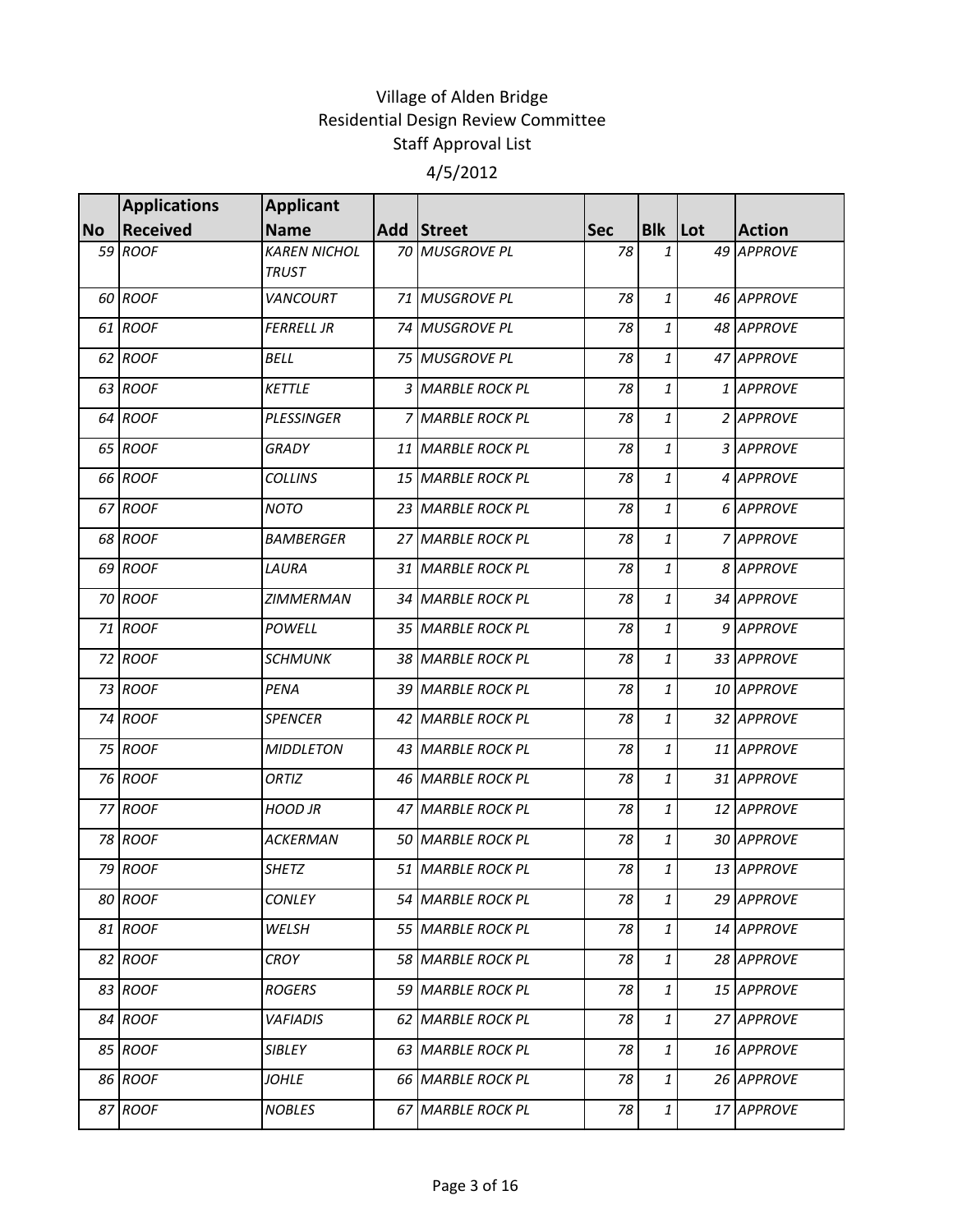|           | <b>Applications</b> | <b>Applicant</b>    |      |                          |            |                |               |
|-----------|---------------------|---------------------|------|--------------------------|------------|----------------|---------------|
| <b>No</b> | <b>Received</b>     | <b>Name</b>         |      | Add Street               | <b>Sec</b> | <b>Blk</b> Lot | <b>Action</b> |
|           | 88 ROOF             | <b>WAGNER</b>       |      | 70 MARBLE ROCK PL        | 78         | $\mathbf{1}$   | 25 APPROVE    |
|           | 89 ROOF             | <b>MORAN JR</b>     |      | 71 MARBLE ROCK PL        | 78         | 1              | 18 APPROVE    |
|           | 90 ROOF             | <b>ALLIE</b>        |      | 74 MARBLE ROCK PL        | 78         | 1              | 24 APPROVE    |
|           | 91 ROOF             | <b>DEPOE</b>        |      | 75 MARBLE ROCK PL        | 78         | $\mathbf{1}$   | 19 APPROVE    |
|           | 92 ROOF             | <b>FULLER</b>       |      | 79 MARBLE ROCK PL        | 78         | $\mathbf{1}$   | 20 APPROVE    |
|           | 93 ROOF             | <b>HENDRICKSON</b>  |      | <b>78 MARBLE ROCK PL</b> | 78         | $\mathbf{1}$   | 23 APPROVE    |
|           | 94 ROOF             | <b>RODRIGUEZ</b>    |      | 83 MARBLE ROCK PL        | 78         | 1              | 21 APPROVE    |
|           | 95 ROOF             | <b>YORK</b>         |      | 82 MARBLE ROCK PL        | 78         | 1              | 22 APPROVE    |
|           | 96 ROOF             | <b>WOODARD</b>      |      | 3 NEWBERRY TRAIL CT      | 52         | $\mathbf{1}$   | 12 APPROVE    |
|           | 97 ROOF             | <b>CISTONE</b>      |      | 6 NEWBERRY TRAIL CT      | 52         | 1              | 20 APPROVE    |
|           | 98 ROOF             | <b>STORY</b>        |      | 7 NEWBERRY TRAIL CT      | 52         | 1              | 13 APPROVE    |
|           | 99 ROOF             | <b>MAIS</b>         |      | 10 NEWBERRY TRAIL CT     | 52         | $\mathbf{1}$   | 19 APPROVE    |
|           | 100 ROOF            | <b>ROMERO</b>       |      | 11 NEWBERRY TRAIL CT     | 52         | $\mathbf{1}$   | 14 APPROVE    |
|           | 101 ROOF            | <b>WILKINSON</b>    |      | 14 NEWBERRY TRAIL CT     | 52         | $\mathbf{1}$   | 18 APPROVE    |
|           | 102 ROOF            | <b>LEFLAR</b>       |      | 15 NEWBERRY TRAIL CT     | 52         | $\mathbf{1}$   | 15 APPROVE    |
|           | 103 ROOF            | <b>JWT INTEREST</b> |      | 18 NEWBERRY TRAIL CT     | 52         | 1              | 17 APPROVE    |
|           | 104 ROOF            | <b>WHITEHORSE</b>   |      | 19 NEWBERRY TRAIL CT     | 52         | 1              | 16 APPROVE    |
|           | 105 ROOF            | YAU                 | 31   | <b>VERBENA BEND PL</b>   | 52         | $\overline{c}$ | 15 APPROVE    |
|           | 106 ROOF            | <b>HOYE</b>         |      | 47 VERBENA BEND PL       | 52         | $\overline{c}$ | 11 APPROVE    |
|           | 107 ROOF            | <b>MCCARTHY</b>     | 2    | <b>VERBENA BEND PL</b>   | 52         | $\overline{c}$ | 23 APPROVE    |
|           | 108 ROOF            | <b>STONE</b>        | 3    | <b>VERBENA BEND PL</b>   | 52         | $\overline{c}$ | 22 APPROVE    |
|           | 109 ROOF            | <b>ESCUDERO</b>     | 6    | <b>VERBENA BEND PL</b>   | 52         | $\overline{c}$ | 24 APPROVE    |
|           | 110 ROOF            | <b>RUBINO</b>       | 7    | <b>VERBENA BEND PL</b>   | 52         | $\overline{2}$ | 21 APPROVE    |
|           | 111 ROOF            | <b>EDWARDS</b>      |      | 10 VERBENA BEND PL       | 52         | $\overline{a}$ | 25 APPROVE    |
|           | 112 ROOF            | <b>HAVERSTOCK</b>   | 11 I | <b>VERBENA BEND PL</b>   | 52         | $\overline{2}$ | 20 APPROVE    |
|           | 113 ROOF            | <b>MCWILLIAMS</b>   | 14   | VERBENA BEND PL          | 52         | $\overline{2}$ | 26 APPROVE    |
|           | 114 ROOF            | <b>MCCARTHY</b>     | 15   | VERBENA BEND PL          | 52         | $\overline{2}$ | 19 APPROVE    |
|           | 115 ROOF            | CAMPBELL            |      | 18 VERBENA BEND PL       | 52         | 2              | 27 APPROVE    |
|           | 116 ROOF            | <b>HINOJOSA</b>     | 19   | <b>VERBENA BEND PL</b>   | 52         | $\overline{a}$ | 18 APPROVE    |
|           | 117 ROOF            | EADLER              | 22   | <b>VERBENA BEND PL</b>   | 52         | $\overline{a}$ | 28 APPROVE    |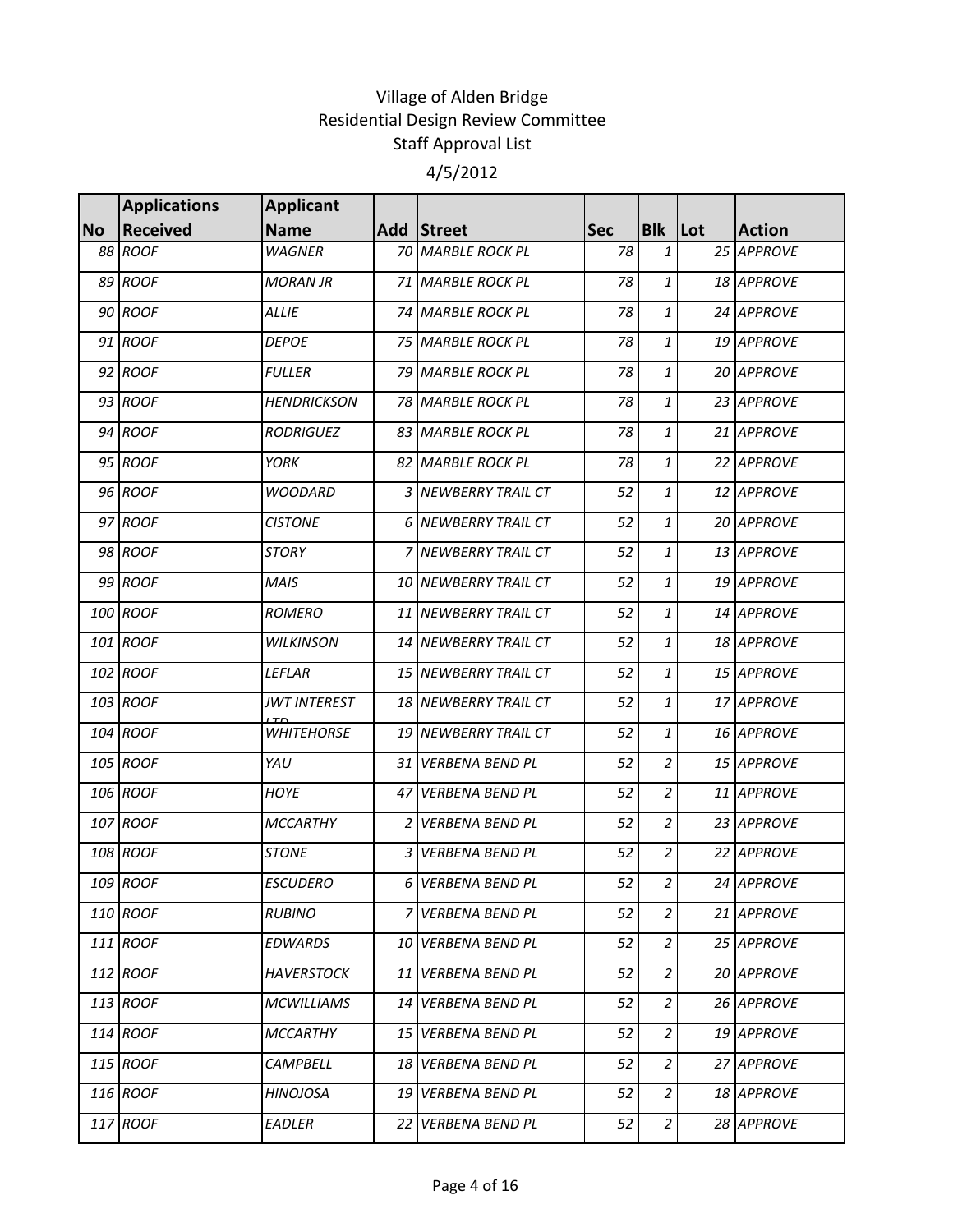|           | <b>Applications</b> | <b>Applicant</b>      |                 |                        |            |                  |         |               |
|-----------|---------------------|-----------------------|-----------------|------------------------|------------|------------------|---------|---------------|
| <b>No</b> | <b>Received</b>     | <b>Name</b>           |                 | Add Street             | <b>Sec</b> | <b>Blk</b>       | $ $ Lot | <b>Action</b> |
|           | 118 ROOF            | <b>JACKSON</b>        | 23 <sup>1</sup> | <b>VERBENA BEND PL</b> | 52         | $\overline{2}$   |         | 17 APPROVE    |
|           | 119 ROOF            | YAU                   |                 | 42 VERBENA BEND PL     | 52         | $\boldsymbol{2}$ |         | 33 APPROVE    |
|           | 120 ROOF            | PILKINGTON            | 26 I            | <b>VERBENA BEND PL</b> | 52         | $\overline{2}$   |         | 29 APPROVE    |
|           | 121 ROOF            | WILLIAMS              |                 | 27 VERBENA BEND PL     | 52         | $\overline{2}$   |         | 16 APPROVE    |
|           | 122 ROOF            | LANGTON               |                 | 30 VERBENA BEND PL     | 52         | $\overline{2}$   |         | 30 APPROVE    |
|           | 123 ROOF            | <b>STORMS</b>         |                 | 31 BUTTERFLY BRANCH PL | 52         | $\overline{c}$   |         | 40 APPROVE    |
|           | 124 ROOF            | <b>DRAKE</b>          |                 | 34 BUTTERFLY BRANCH PL | 52         | $\overline{a}$   |         | 54 APPROVE    |
|           | 125 ROOF            | <b>SCRUGGS</b>        |                 | 35 BUTTERFLY BRANCH PL | 52         | $\overline{c}$   |         | 39 APPROVE    |
|           | 126 ROOF            | <b>FELKER</b>         |                 | 18 WINEBERRY PL        | 66         | $\overline{3}$   |         | 4 APPROVE     |
|           | 127 ROOF            | <b>HUDDLESTON III</b> |                 | 19 WINEBERRY PL        | 66         | $\mathbf{1}$     |         | 5 APPROVE     |
|           | 128 ROOF            | <b>RAO</b>            |                 | 22 WINEBERRY PL        | 66         | 3                |         | 5 APPROVE     |
|           | 129 ROOF            | <b>DANHOF</b>         |                 | 35 WINEBERRY PL        | 66         | $\mathbf{1}$     |         | 9 APPROVE     |
|           | 130 ROOF            | <b>DYCZKO</b>         | 34              | <b>WINEBERRY PL</b>    | 66         | $\overline{3}$   |         | 8 APPROVE     |
|           | 131 ROOF            | <b>DUNCAN</b>         |                 | 31 WINEBERRY PL        | 66         | $\mathbf{1}$     |         | 8 APPROVE     |
|           | 132 ROOF            | <b>DOLINA</b>         |                 | 30 WINEBERRY PL        | 66         | $\overline{3}$   |         | 7 APPROVE     |
|           | 133 ROOF            | <b>DUBOIS</b>         |                 | 27 WINEBERRY PL        | 66         | $\mathbf{1}$     |         | 7 APPROVE     |
|           | 134 ROOF            | <b>BRANDT</b>         | 26              | <b>WINEBERRY PL</b>    | 66         | $\overline{3}$   |         | 6 APPROVE     |
|           | 135 ROOF            | RAY                   |                 | 23 WINEBERRY PL        | 66         | $\mathbf{1}$     |         | 6 APPROVE     |
|           | 136 ROOF            | <b>PALACIOS</b>       |                 | 42 BUTTERFLY BRANCH PL | 52         | $\overline{2}$   |         | 56 APPROVE    |
|           | 137 ROOF            | <b>TICE</b>           |                 | 43 BUTTERFLY BRANCH PL | 52         | $\overline{c}$   |         | 37 APPROVE    |
|           | 138 ROOF            | <b>TURNER</b>         |                 | 46 BUTTERFLY BRANCH PL | 52         | $\overline{2}$   |         | 57 APPROVE    |
|           | 139 ROOF            | <b>MAGLIO</b>         |                 | 47 BUTTERFLY BRANCH PL | 52         | $\overline{2}$   |         | 36 APPROVE    |
|           | 140 ROOF            | <b>DUBE</b>           |                 | 50 BUTTERFLY BRANCH PL | 52         | $\overline{2}$   |         | 58 APPROVE    |
|           | 141 ROOF            | YAU                   |                 | 51 BUTTERFLY BRANCH PL | 52         | $\overline{a}$   |         | 35 APPROVE    |
|           | 142 ROOF            | YAU                   |                 | 27 BUTTERFLY BRANCH PL | 52         | $\overline{a}$   |         | 41 APPROVE    |
|           | 143 ROOF            | <b>BOSWELL</b>        |                 | 2 JENNY WREN CT        | 52         | 2                |         | 61 APPROVE    |
|           | 144 ROOF            | SHINDLER              |                 | 3 JENNY WREN CT        | 52         | $\overline{2}$   |         | 70 APPROVE    |
|           | 145 ROOF            | <b>SCHAFFNER</b>      |                 | 6 JENNY WREN CT        | 52         | $\overline{2}$   |         | 62 APPROVE    |
|           | 146 ROOF            | <b>SANDIFER</b>       |                 | 7 JENNY WREN CT        | 52         | $\overline{a}$   |         | 69 APPROVE    |
|           | 147 ROOF            | LAUKIEN               |                 | 10 JENNY WREN CT       | 52         | $\overline{a}$   |         | 63 APPROVE    |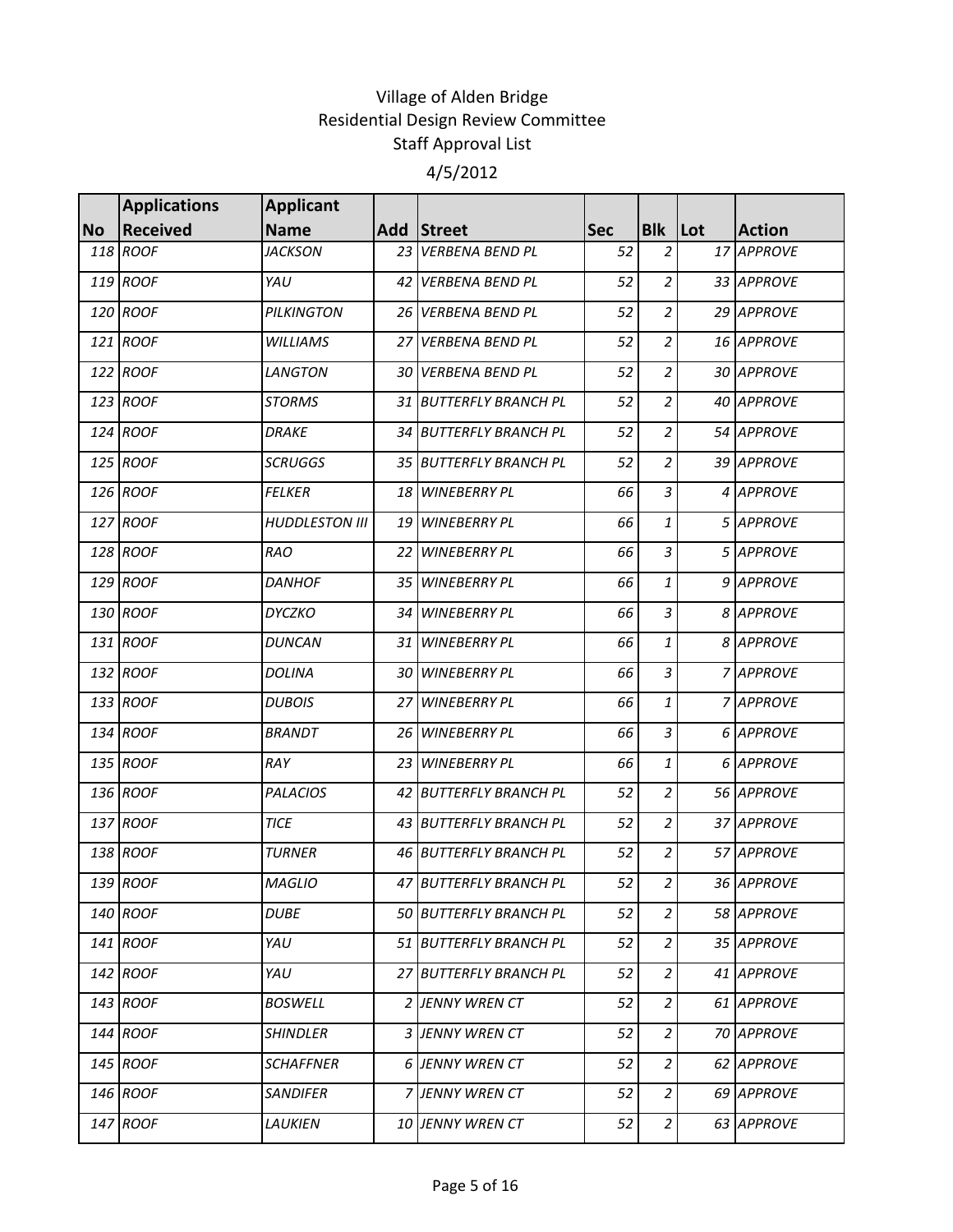|           | <b>Applications</b> | <b>Applicant</b>                        |                        |            |                |               |
|-----------|---------------------|-----------------------------------------|------------------------|------------|----------------|---------------|
| <b>No</b> | <b>Received</b>     | <b>Name</b>                             | Add Street             | <b>Sec</b> | <b>Blk Lot</b> | <b>Action</b> |
|           | 148 ROOF            | <b>LOWREY</b>                           | 11 JENNY WREN CT       | 52         | $\overline{2}$ | 68 APPROVE    |
|           | 149 ROOF            | J4<br><b>INVESTMENTS</b>                | 58 WINEBERRY PL        | 66         | $\overline{3}$ | 14 APPROVE    |
|           | 150 ROOF            | <b>CORTEZ</b>                           | 55 WINEBERRY PL        | 66         | $\mathbf{1}$   | 14 APPROVE    |
|           | 151 ROOF            | <b>GALVIN</b>                           | 54 WINEBERRY PL        | 66         | $\overline{3}$ | 13 APPROVE    |
|           | 152 ROOF            | <b>NEWMAN</b>                           | 51 WINEBERRY PL        | 66         | $\mathbf{1}$   | 13 APPROVE    |
|           | 153 ROOF            | <b>MCNEESE</b>                          | 50 WINEBERRY PL        | 66         | $\overline{3}$ | 12 APPROVE    |
|           | 154 ROOF            | <b>MAGLIO</b>                           | 47 WINEBERRY PL        | 66         | $\mathbf{1}$   | 12 APPROVE    |
|           | 155 ROOF            | LOLLAR                                  | 46 WINEBERRY PL        | 66         | $\overline{3}$ | 11 APPROVE    |
|           | 156 ROOF            | <b>GARNER</b>                           | 43 WINEBERRY PL        | 66         | $\mathbf{1}$   | 11 APPROVE    |
|           | 157 ROOF            | <b>DAFFERNER</b>                        | 42 WINEBERRY PL        | 66         | $\overline{3}$ | 10 APPROVE    |
|           | 158 ROOF            | MCCLELLAN                               | 39 WINEBERRY PL        | 66         | $\mathbf{1}$   | 10 APPROVE    |
|           | 159 ROOF            | <b>BARKER JOINT</b><br><b>REVOCABLE</b> | 38 BUTTERFLY BRANCH PL | 52         | $\overline{2}$ | 38 APPROVE    |
|           | 160 ROOF            | <b>HAMILTON</b>                         | 39 BUTTERFLY BRANCH PL | 52         | $\overline{2}$ | 55 APPROVE    |
|           | 161 ROOF            | DANG                                    | 14 JENNY WREN CT       | 52         | $\overline{2}$ | 64 APPROVE    |
|           | 162 ROOF            | <b>MAURO</b>                            | 15 JENNY WREN CT       | 52         | $\overline{2}$ | 67 APPROVE    |
|           | 163 ROOF            | <b>WITHROW</b>                          | 18 JENNY WREN CT       | 52         | $\overline{a}$ | 65 APPROVE    |
|           | 164 ROOF            | <b>FAHR</b>                             | 19 JENNY WREN CT       | 52         | 2              | 66 APPROVE    |
|           | 165 ROOF            | KALTWASSER                              | 7 YARROW CT            | 52         | $\mathbf{1}$   | 42 APPROVE    |
|           | 166 ROOF            | <b>OBIANO</b>                           | 10 YARROW CT           | 52         | $\mathbf{1}$   | 48 APPROVE    |
|           | 167 ROOF            | COOK                                    | 11 YARROW CT           | 52         | $\mathbf{1}$   | 43 APPROVE    |
|           | 168 ROOF            | <b>FRIDELL</b>                          | 14 YARROW CT           | 52         | $\mathbf{1}$   | 47 APPROVE    |
|           | 169 ROOF            | <b>GERALDO</b>                          | 15 YARROW CT           | 52         | $\mathbf{1}$   | 44 APPROVE    |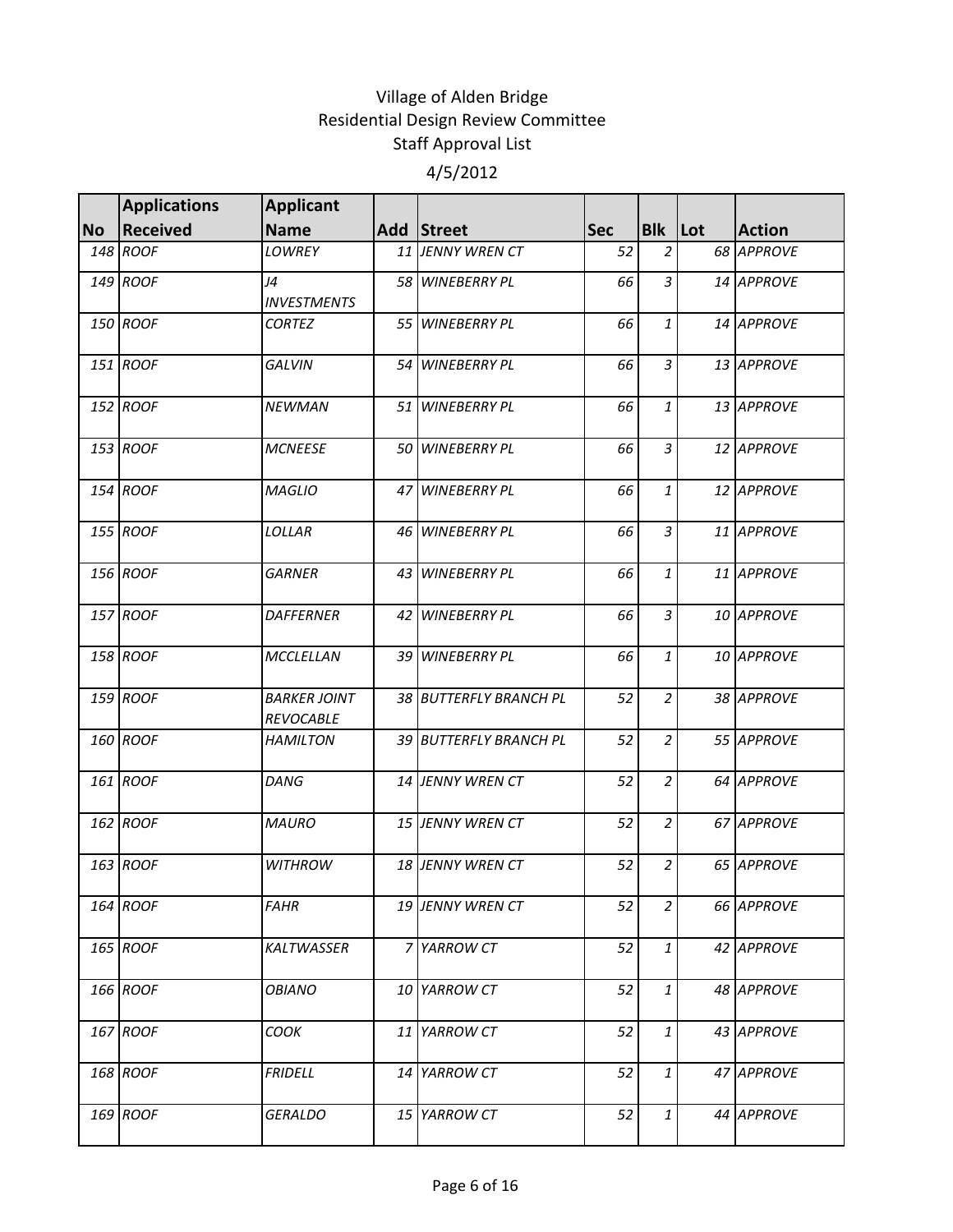|           | <b>Applications</b> | <b>Applicant</b>                      |                   |            |                 |     |               |
|-----------|---------------------|---------------------------------------|-------------------|------------|-----------------|-----|---------------|
| <b>No</b> | <b>Received</b>     | <b>Name</b>                           | Add Street        | <b>Sec</b> | <b>Blk</b>      | Lot | <b>Action</b> |
|           | 170 ROOF            | <b>MORRISS</b>                        | 18 YARROW CT      | 52         | $\mathbf{1}$    |     | 46 APPROVE    |
|           | 171 ROOF            | <b>STRICKLAND</b>                     | 75 ANISE TREE PL  | 66         | $\mathbf{1}$    |     | 19 APPROVE    |
|           | 172 ROOF            | <b>KNUDSEN</b>                        | 7 WINEBERRY PL    | 66         | $\mathbf{1}$    |     | 2 APPROVE     |
|           | 173 ROOF            | <b>BAZEMORE</b>                       | 10 WINEBERRY PL   | 66         | $\overline{3}$  |     | 2 APPROVE     |
|           | 174 ROOF            | <b>SD HARMS</b><br><b>INVESTMENTS</b> | 11 WINEBERRY PL   | 66         | $1\overline{1}$ |     | 3 APPROVE     |
|           | 175 ROOF            | <b>GENOVESE</b>                       | 15 WINEBERRY PL   | 66         | $\mathbf{1}$    |     | 4 APPROVE     |
|           | 176 ROOF            | CHEATHAM                              | 14 WINEBERRY PL   | 66         | $\overline{3}$  |     | 3 APPROVE     |
|           | 177 ROOF            | <b>VALENTINE</b>                      | 71 WINEBERRY PL   | 66         | $\mathbf{1}$    |     | 18 APPROVE    |
|           | 178 ROOF            | <b>DICKERMAN</b>                      | 67 WINEBERRY PL   | 66         | $\mathbf{1}$    |     | 17 APPROVE    |
|           | 179 ROOF            | KLEINHUIZEN                           | 59 WINEBERRY PL   | 66         | $\mathbf{1}$    |     | 15 APPROVE    |
|           | 180 ROOF            | <b>LAVERDE</b>                        | 63 WINEBERRY PL   | 66         | $\mathbf{1}$    |     | 16 APPROVE    |
|           | 181 ROOF            | <b>CROUCH</b>                         | 118 ANISE TREE PL | 66         | $\overline{4}$  |     | 2 APPROVE     |
|           | 182 ROOF            | <b>CARR</b>                           | 115 ANISE TREE PL | 66         | $\mathbf{1}$    |     | 29 APPROVE    |
|           | 183 ROOF            | <b>GUILLEN</b>                        | 114 ANISE TREE PL | 66         | $\overline{4}$  |     | 1 APPROVE     |
|           | 184 ROOF            | COWAN                                 | 111 ANISE TREE PL | 66         | $\mathbf{1}$    |     | 28 APPROVE    |
|           | 185 ROOF            | <b>SCHOBER</b>                        | 107 ANISE TREE PL | 66         | $\mathbf{1}$    |     | 27 APPROVE    |
|           | 186 ROOF            | <b>FOOTIT</b>                         | 103 ANISE TREE PL | 66         | $\mathbf{1}$    |     | 26 APPROVE    |
|           | 187 ROOF            | <b>WALKER</b>                         | 99 ANISE TREE PL  | 66         | $1\overline{ }$ |     | 25 APPROVE    |
|           | 188 ROOF            | <b>TORCZYNSKI</b>                     | 95 ANISE TREE PL  | 66         | $\mathbf{1}$    |     | 24 APPROVE    |
|           | 189 ROOF            | <b>STEVENSON</b>                      | 91 ANISE TREE PL  | 66         | $1\overline{ }$ |     | 23 APPROVE    |
|           | 190 ROOF            | <b>MOCK</b>                           | 87 ANISE TREE PL  | 66         | $\mathbf{1}$    |     | 22 APPROVE    |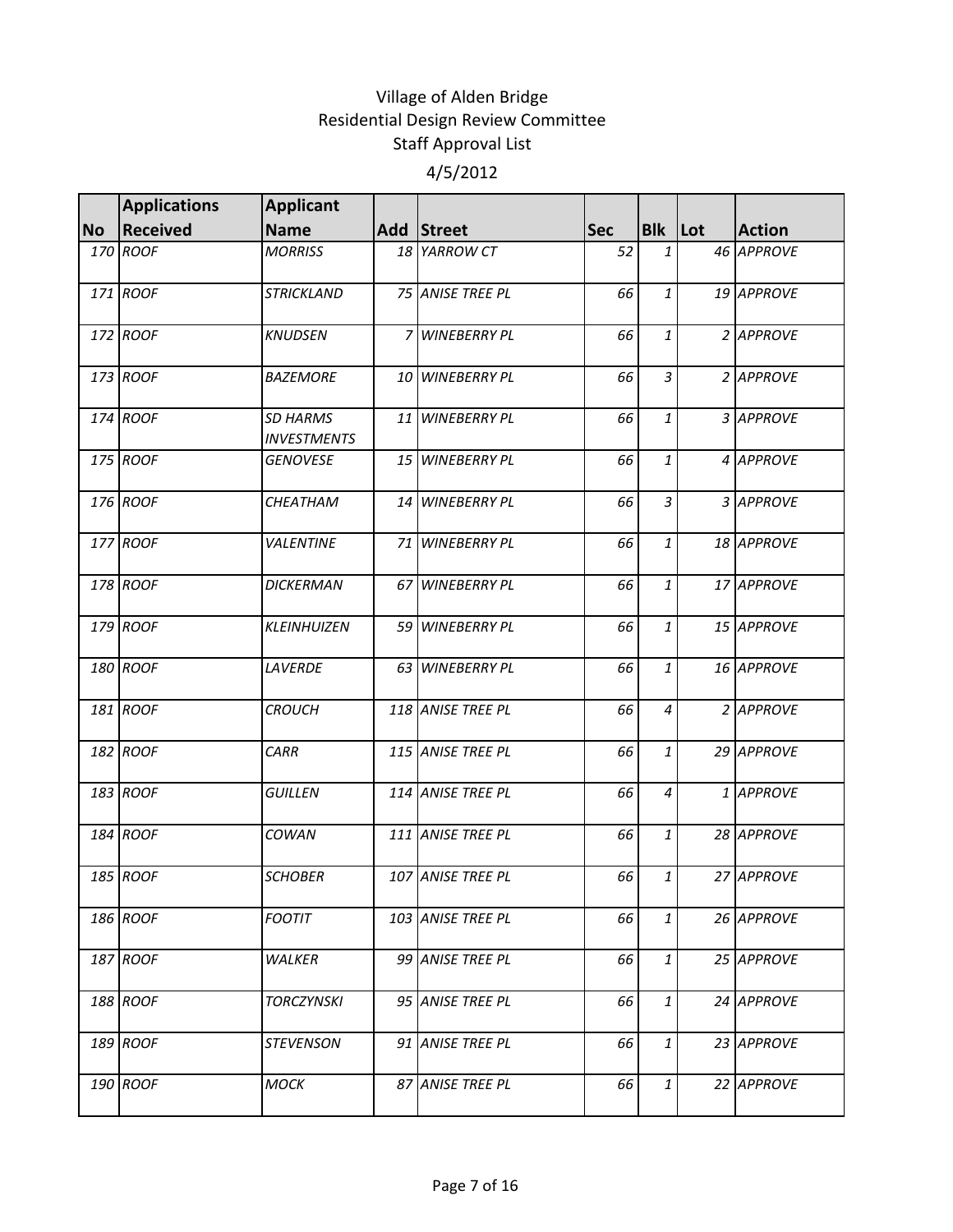|           | <b>Applications</b> | <b>Applicant</b>                    |                   |            |                |               |
|-----------|---------------------|-------------------------------------|-------------------|------------|----------------|---------------|
| <b>No</b> | Received            | <b>Name</b>                         | Add Street        | <b>Sec</b> | Blk   Lot      | <b>Action</b> |
|           | 191 ROOF            | <b>MACKENZIE</b>                    | 83 ANISE TREE PL  | 66         | 1              | 21 APPROVE    |
|           | 192 ROOF            | <b>TRUE</b>                         | 79 ANISE TREE PL  | 66         | $\mathbf{1}$   | 20 APPROVE    |
|           | 193 ROOF            | <b>DOYLE</b>                        | 139 ANISE TREE PL | 66         | $\mathbf{1}$   | 35 APPROVE    |
|           | 194 ROOF            | <b>BACA</b>                         | 138 ANISE TREE PL | 66         | $\overline{4}$ | 7 APPROVE     |
|           | 195 ROOF            | <b>HUTCHINS</b>                     | 135 ANISE TREE PL | 66         | 1              | 34 APPROVE    |
|           | 196 ROOF            | <b>CZAPKO</b>                       | 134 ANISE TREE PL | 66         | $\overline{4}$ | 6 APPROVE     |
|           | 197 ROOF            | <b>NELSON</b>                       | 131 ANISE TREE PL | 66         | $\mathbf{1}$   | 33 APPROVE    |
|           | 198 ROOF            | <b>BURKS</b>                        | 130 ANISE TREE PL | 66         | 4              | 5 APPROVE     |
|           | 199 ROOF            | <b>KARIM</b><br><b>HOLDINGS LLC</b> | 127 ANISE TREE PL | 66         | $\mathbf{1}$   | 32 APPROVE    |
|           | 200 ROOF            | <b>DUFFIN</b>                       | 126 ANISE TREE PL | 66         | $\overline{4}$ | 4 APPROVE     |
|           | 201 ROOF            | PILKEY                              | 123 ANISE TREE PL | 66         | $\mathbf{1}$   | 31 APPROVE    |
|           | 202 ROOF            | <b>MONASTERIOS</b>                  | 122 ANISE TREE PL | 66         | $\overline{4}$ | 3 APPROVE     |
|           | 203 ROOF            | <b>MONTANO</b>                      | 119 ANISE TREE PL | 66         | $\mathbf{1}$   | 30 APPROVE    |
|           | 204 ROOF            | <b>SMITH</b>                        | 183 ANISE TREE PL | 66         | 1              | 46 APPROVE    |
|           | 205 ROOF            | <b>BENCAL</b>                       | 179 ANISE TREE PL | 66         | 1              | 45 APPROVE    |
|           | 206 ROOF            | <b>GREER</b>                        | 175 ANISE TREE PL | 66         | $\mathbf{1}$   | 44 APPROVE    |
|           | 207 ROOF            | <b>HUPP</b>                         | 171 ANISE TREE PL | 66         | $\mathbf{1}$   | 43 APPROVE    |
|           | 208 ROOF            | <b>SMITH</b>                        | 167 ANISE TREE PL | 66         | 1              | 42 APPROVE    |
|           | 209 ROOF            | <b>SCHULTZ</b>                      | 163 ANISE TREE PL | 66         | 1              | 41 APPROVE    |
|           | 210 ROOF            | <b>NEVEUX</b>                       | 159 ANISE TREE PL | 66         | $\mathbf{1}$   | 40 APPROVE    |
|           | 211 ROOF            | <b>KARGER</b>                       | 155 ANISE TREE PL | 66         | $\mathbf{1}$   | 39 APPROVE    |
|           | 212 ROOF            | <b>KOHLHAUFF</b>                    | 151 ANISE TREE PL | 66         | $\mathbf{1}$   | 38 APPROVE    |
|           | 213 ROOF            | <b>ELLIOTT</b>                      | 147 ANISE TREE PL | 66         | 1              | 37 APPROVE    |
|           | 214 ROOF            | DE LOS SANTOS                       | 143 ANISE TREE PL | 66         | $\mathbf{1}$   | 36 APPROVE    |
|           | 215 ROOF            | <b>TOOMEY</b>                       | 142 ANISE TREE PL | 66         | $\overline{4}$ | 8 APPROVE     |
|           | 216 ROOF            | <b>MCFADDEN</b>                     | 187 ANISE TREE PL | 66         | 1              | 47 APPROVE    |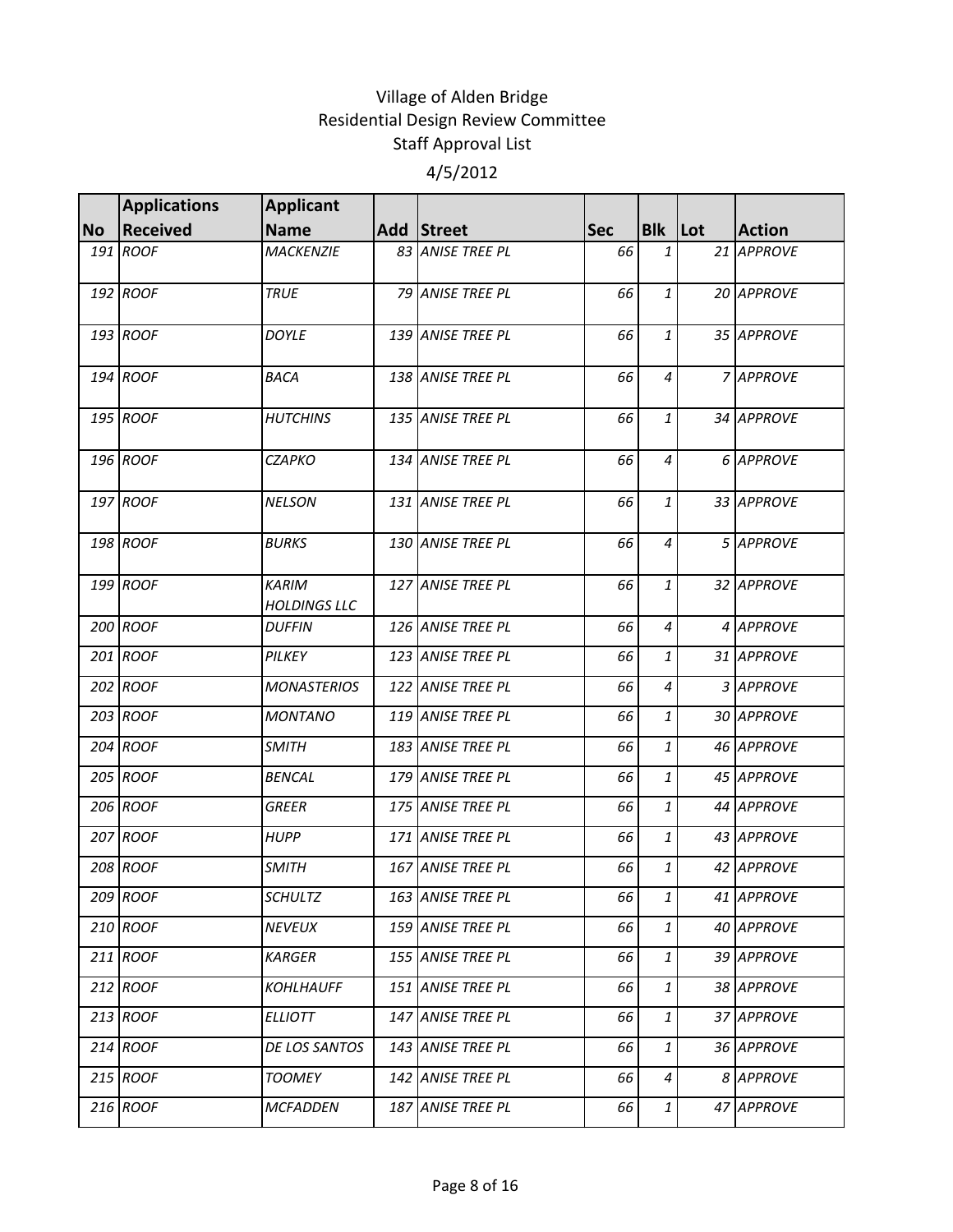|           | <b>Applications</b> | <b>Applicant</b>   |                     |            |                    |               |
|-----------|---------------------|--------------------|---------------------|------------|--------------------|---------------|
| <b>No</b> | <b>Received</b>     | <b>Name</b>        | Add Street          | <b>Sec</b> | <b>Blk</b> Lot     | <b>Action</b> |
|           | 217 ROOF            | <b>SIMON</b>       | 274 SENTRY MAPLE PL | 66         | 3                  | 23 APPROVE    |
|           | 218 ROOF            | <b>MITCHELL</b>    | 270 SENTRY MAPLE PL | 66         | 3                  | 22 APPROVE    |
|           | 219 ROOF            | <b>BRITO</b>       | 266 SENTRY MAPLE PL | 66         | 3                  | 21 APPROVE    |
|           | 220 ROOF            | PATEL              | 262 SENTRY MAPLE PL | 66         | $\overline{3}$     | 20 APPROVE    |
|           | 221 ROOF            | ZUANI              | 258 SENTRY MAPLE PL | 66         | 3                  | 19 APPROVE    |
|           | 222 ROOF            | <b>GLASNER</b>     | 254 SENTRY MAPLE PL | 66         | 3                  | 18 APPROVE    |
|           | 223 ROOF            | <b>VANDERPOOL</b>  | 250 SENTRY MAPLE PL | 66         | 3                  | 17 APPROVE    |
|           | 224 ROOF            | <b>STALA</b>       | 246 SENTRY MAPLE PL | 66         | $\overline{3}$     | 16 APPROVE    |
|           | 225 ROOF            | <b>MAGNER</b>      | 242 SENTRY MAPLE PL | 66         | 3                  | 15 APPROVE    |
|           | 226 ROOF            | <b>DAVIS</b>       | 299 SENTRY MAPLE PL | 88         | 1                  | 5 APPROVE     |
|           | 227 ROOF            | <b>GUILLEN</b>     | 298 SENTRY MAPLE PL | 66         | $\mathfrak{Z}$     | 29 APPROVE    |
|           | 228 ROOF            | <b>HEANER</b>      | 295 SENTRY MAPLE PL | 88         | 1                  | 4 APPROVE     |
|           | 229 ROOF            | ANDAYA             | 294 SENTRY MAPLE PL | 66         | $\overline{3}$     | 28 APPROVE    |
|           | 230 ROOF            | <b>FLORER</b>      | 291 SENTRY MAPLE PL | 88         | $\mathbf{1}$       | 3 APPROVE     |
|           | 231 ROOF            | <b>STREPMAN</b>    | 290 SENTRY MAPLE PL | 66         | $\overline{3}$     | 27 APPROVE    |
|           | 232 ROOF            | <b>SIERRA</b>      | 287 SENTRY MAPLE PL | 88         | 1                  | 2 APPROVE     |
|           | 233 ROOF            | <b>BIRT II</b>     | 286 SENTRY MAPLE PL | 66         | $\mathbf{1}% _{T}$ | 26 APPROVE    |
|           | 234 ROOF            | <b>RUSSELL</b>     | 283 SENTRY MAPLE PL | 88         | 1                  | 1 APPROVE     |
|           | 235 ROOF            | <b>JONES</b>       | 282 SENTRY MAPLE PL | 66         | 3                  | 25 APPROVE    |
|           | 236 ROOF            | CALENDA            | 278 SENTRY MAPLE PL | 66         | 3                  | 24 APPROVE    |
|           | 237 ROOF            | <b>SCHILLINGS</b>  | 195 BLUSHWOOD PL    | 66         | 1                  | 49 APPROVE    |
|           | 238 ROOF            | <b>WITTENMYER</b>  | 191 BLUSHWOOD PL    | 66         | $\mathbf{1}$       | 48 APPROVE    |
|           | 239 ROOF            | <b>BROWN</b>       | 341 SENTRY MAPLE PL | 66         | $\overline{2}$     | 1 APPROVE     |
|           | 240 ROOF            | <b>BEZANSON</b>    | 333 SENTRY MAPLE PL | 66         | $\overline{a}$     | 3 APPROVE     |
|           | 241 ROOF            | <b>DIXON</b>       | 327 SENTRY MAPLE PL | 66         | $\overline{a}$     | 4 APPROVE     |
|           | 242 ROOF            | <b>MCDANIEL</b>    | 319 SENTRY MAPLE PL | 88         | 1                  | 10 APPROVE    |
|           | 243 ROOF            | <b>CAMERON</b>     | 315 SENTRY MAPLE PL | 88         | 1                  | 9 APPROVE     |
|           | 244 ROOF            | <b>BAYERKOHLER</b> | 311 SENTRY MAPLE PL | 88         | $\mathbf{1}$       | 8 APPROVE     |
|           | 245 ROOF            | <b>CURVEY</b>      | 307 SENTRY MAPLE PL | 88         | 1                  | 7 APPROVE     |
|           | 246 ROOF            | <b>MINARIK</b>     | 303 SENTRY MAPLE PL | 88         | 1                  | 6 APPROVE     |
|           |                     |                    |                     |            |                    |               |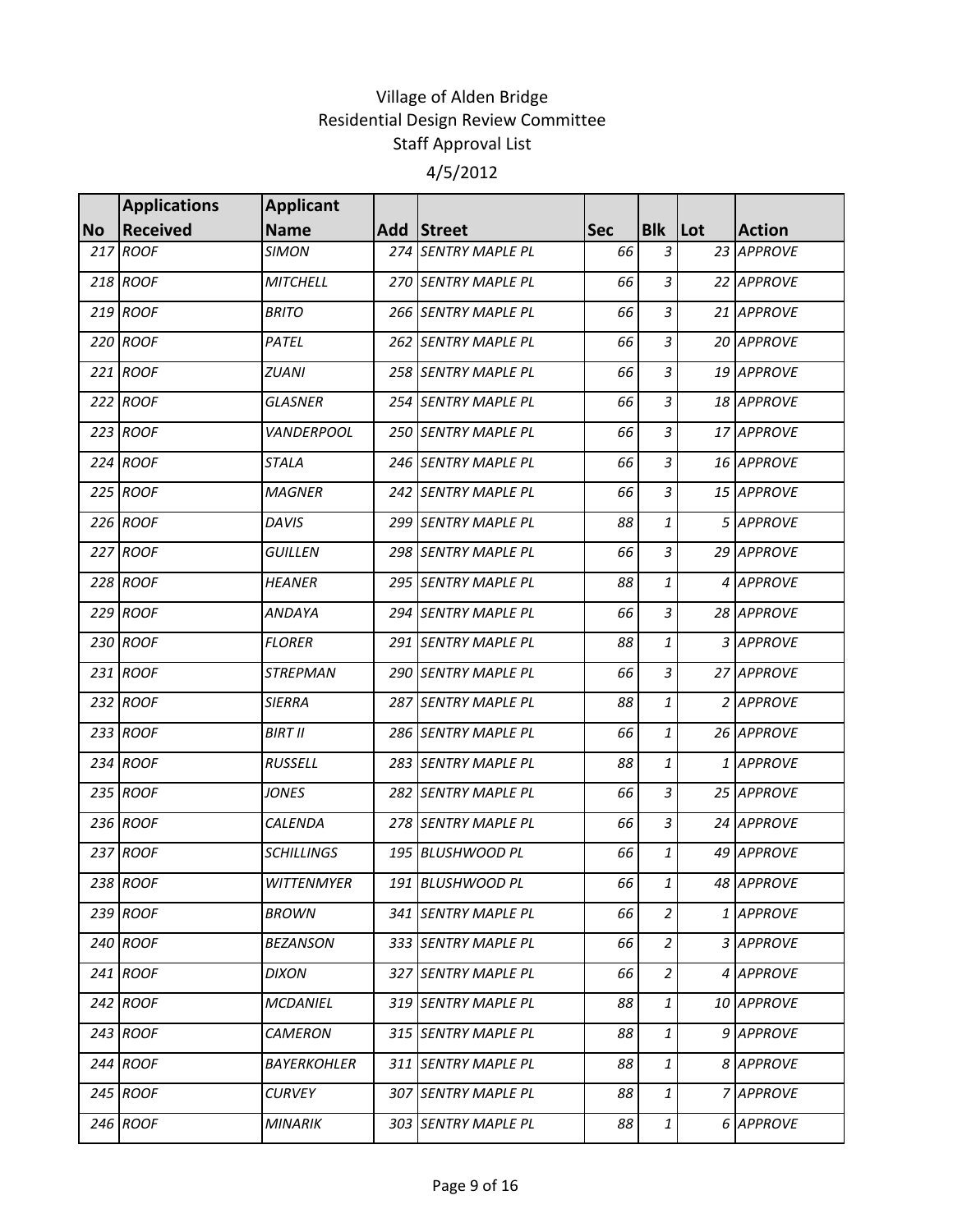|           | <b>Applications</b> | <b>Applicant</b>     |                         |            |                |               |
|-----------|---------------------|----------------------|-------------------------|------------|----------------|---------------|
| <b>No</b> | <b>Received</b>     | <b>Name</b>          | Add Street              | <b>Sec</b> | <b>Blk</b> Lot | <b>Action</b> |
|           | 247 ROOF            | <b>RUSH</b>          | 302 SENTRY MAPLE PL     | 66         | 3              | 30 APPROVE    |
|           | 248 ROOF            | <b>HOWARD</b>        | 239 BLUSHWOOD PL        | 66         | 1              | 60 APPROVE    |
|           | 249 ROOF            | PAIGE                | 235 BLUSHWOOD PL        | 66         | 1              | 59 APPROVE    |
|           | 250 ROOF            | <b>DUNN</b>          | 234 BLUSHWOOD PL        | 66         | 4              | 16 APPROVE    |
|           | 251 ROOF            | <b>BARNES</b>        | 231 BLUSHWOOD PL        | 66         | $\mathbf{1}$   | 58 APPROVE    |
|           | 252 ROOF            | REVELTA              | 230 BLUSHWOOD PL        | 66         | 4              | 15 APPROVE    |
|           | 253 ROOF            | <b>HASEMAN</b>       | 227 BLUSHWOOD PL        | 66         | 1              | 57 APPROVE    |
|           | 254 ROOF            | <b>VANDERPOOL</b>    | 226 BLUSHWOOD PL        | 66         | 4              | 14 APPROVE    |
|           | 255 ROOF            | <b>KOZELSKY</b>      | 223 BLUSHWOOD PL        | 66         | 1              | 56 APPROVE    |
|           | 256 ROOF            | <b>SILVER</b>        | 222 BLUSHWOOD PL        | 66         | $\overline{4}$ | 13 APPROVE    |
|           | 257 ROOF            | <b>FOLEY</b>         | 219 BLUSHWOOD PL        | 66         | 1              | 55 APPROVE    |
|           | 258 ROOF            | <b>CHICKOWSKI</b>    | 218 BLUSHWOOD PL        | 66         | 4              | 12 APPROVE    |
|           | 259 ROOF            | <b>POUSSON</b>       | 215 BLUSHWOOD PL        | 66         | 1              | 54 APPROVE    |
|           | 260 ROOF            | <b>GONZALEZ</b>      | 214 BLUSHWOOD PL        | 66         | 4              | 11 APPROVE    |
|           | 261 ROOF            | LEE                  | 211 BLUSHWOOD PL        | 66         | 1              | 53 APPROVE    |
|           | 262 ROOF            | <b>WINGERTER III</b> | 210 BLUSHWOOD PL        | 66         | 4              | 10 APPROVE    |
|           | 263 ROOF            | <b>BOULAY</b>        | 207 BLUSHWOOD PL        | 66         | 1              | 52 APPROVE    |
|           | 264 ROOF            | <b>WEAVER</b>        | 206 BLUSHWOOD PL        | 66         | 4              | 9 APPROVE     |
|           | 265 ROOF            | <b>MCCLURE</b>       | 203 BLUSHWOOD PL        | 66         | 1              | 51 APPROVE    |
|           | 266 ROOF            | <b>CHAPA</b>         | 199 BLUSHWOOD PL        | 66         | 1              | 50 APPROVE    |
|           | 267 ROOF            | <b>BRISKY</b>        | 82 N CAMELLIA GROVE CIR | 80         | 1              | 20 APPROVE    |
|           | 268 ROOF            | <b>KRECMER</b>       | 78 N CAMELLIA GROVE CIR | 80         | $\mathbf{1}$   | 21 APPROVE    |
|           | 269 ROOF            | <b>CHERRY</b>        | 94 N CAMELLIA GROVE CIR | 80         | $\mathbf{1}$   | 17 APPROVE    |
|           | 270 ROOF            | PARKER               | 90 N CAMELLIA GROVE CIR | 80         | $\mathbf{1}$   | 18 APPROVE    |
|           | 271 ROOF            | <b>BERTWELL</b>      | 86 N CAMELLIA GROVE CIR | 80         | 1              | 19 APPROVE    |
|           | 272 ROOF            | <b>HARRISON</b>      | 54 MUSGROVE PL          | 78         | 1              | 53 APPROVE    |
|           | 273 ROOF            | <b>VITTA</b>         | 51 MUSGROVE PL          | 78         | $\mathbf{1}$   | 41 APPROVE    |
|           | 274 ROOF            | ZENT                 | 50 MUSGROVE PL          | 78         | $\mathbf{1}$   | 54 APPROVE    |
|           | 275 ROOF            | <b>CANTONI</b>       | 47 MUSGROVE PL          | 78         | $\mathbf{1}$   | 40 APPROVE    |
|           | 276 ROOF            | <b>DOUGHTIE</b>      | 46 MUSGROVE PL          | 78         | $\mathbf{1}$   | 55 APPROVE    |
|           |                     |                      |                         |            |                |               |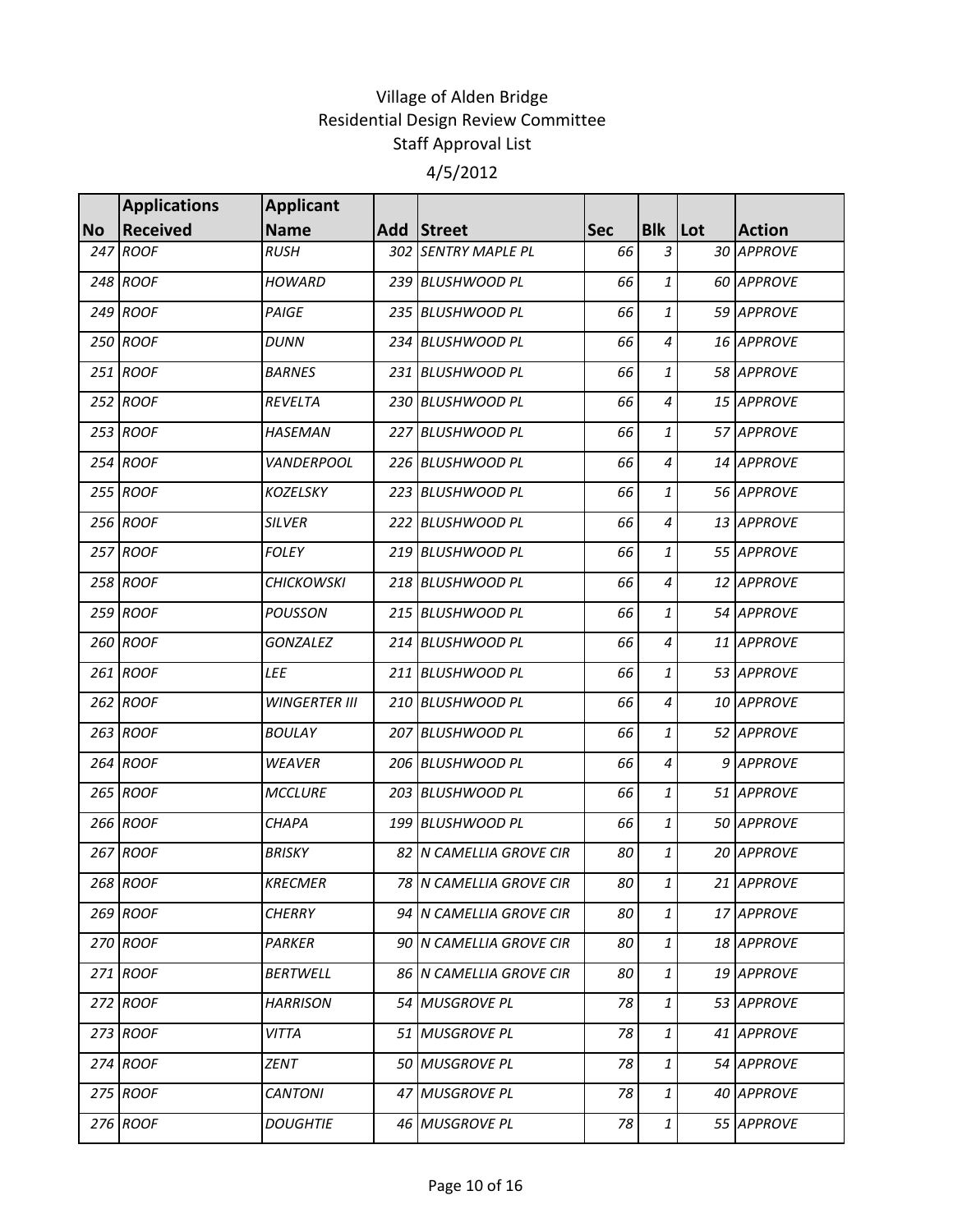|           | <b>Applications</b> | <b>Applicant</b> |   |                     |            |                  |         |               |
|-----------|---------------------|------------------|---|---------------------|------------|------------------|---------|---------------|
| <b>No</b> | <b>Received</b>     | <b>Name</b>      |   | Add Street          | <b>Sec</b> | <b>Blk</b>       | $ $ Lot | <b>Action</b> |
|           | 277 ROOF            | <b>SIVERO</b>    |   | 43 MUSGROVE PL      | 78         | 1                |         | 39 APPROVE    |
|           | 278 ROOF            | <b>MALONE</b>    |   | 42 MUSGROVE PL      | 78         | 1                |         | 56 APPROVE    |
|           | 279 ROOF            | <b>GAMES</b>     |   | 39 MUSGROVE PL      | 78         | 1                |         | 38 APPROVE    |
|           | 280 ROOF            | <b>MORIN</b>     |   | 38 MUSGROVE PL      | 78         | 1                |         | 57 APPROVE    |
|           | 281 ROOF            | <b>DRUMMOND</b>  |   | 35 MUSGROVE PL      | 78         | $\mathbf{1}$     |         | 37 APPROVE    |
|           | 282 ROOF            | <b>MACHADO</b>   |   | 34 MUSGROVE PL      | 78         | $\mathbf{1}$     |         | 58 APPROVE    |
|           | 283 ROOF            | <b>ROSE</b>      |   | 31 MUSGROVE PL      | 78         | 1                |         | 36 APPROVE    |
|           | 284 ROOF            | <b>SHUTE</b>     |   | 30 MUSGROVE PL      | 78         | $\mathbf{1}$     |         | 59 APPROVE    |
|           | 285 ROOF            | <b>MARKETTE</b>  |   | 27 MUSGROVE PL      | 78         | $\mathbf{1}$     |         | 35 APPROVE    |
|           | 286 ROOF            | <b>WOODS</b>     |   | 26 MUSGROVE PL      | 78         | $\mathbf{1}$     |         | 60 APPROVE    |
|           | 287 ROOF            | WILL             |   | 22 MUSGROVE PL      | 78         | 1                |         | 61 APPROVE    |
|           | 288 ROOF            | <b>MCNAMARA</b>  |   | 18 MUSGROVE PL      | 78         | 1                |         | 62 APPROVE    |
|           | 289 ROOF            | <b>BENNETT</b>   |   | 14 MUSGROVE PL      | 78         | $\mathbf{1}$     |         | 63 APPROVE    |
|           | 290 ROOF            | ROCASALBAS       |   | 10 MUSGROVE PL      | 78         | $\mathbf{1}$     |         | 64 APPROVE    |
|           | 291 ROOF            | <b>MURSKI</b>    |   | 6 MUSGROVE PL       | 78         | $\mathbf{1}$     |         | 65 APPROVE    |
|           | 292 ROOF            | WEDDEL           |   | 2 MUSGROVE PL       | 78         | $\mathbf{1}$     |         | 66 APPROVE    |
|           | 293 ROOF            | <b>NOTO</b>      |   | 19 MARBLE ROCK PL   | 78         | $\mathbf{1}$     |         | 5 APPROVE     |
|           | 294 ROOF            | <b>HARGER</b>    | 6 | <b>WINEBERRY PL</b> | 66         | $\overline{3}$   |         | 1 APPROVE     |
|           | 295 ROOF            | <b>MCMILLAN</b>  |   | 3 WINEBERRY PL      | 66         | $\mathbf{1}$     |         | 1 APPROVE     |
|           | 296 ROOF            | <b>WILKINSON</b> |   | 337 SENTRY MAPLE PL | 66         | $\boldsymbol{2}$ |         | 2 APPROVE     |
|           | 297 ROOF            | <b>ESTILL</b>    |   | 15 S VILLA OAKS DR  | 52         | $\mathbf{1}$     |         | 4 APPROVE     |
|           | 298 ROOF            | CHEATHAM         |   | 14 S VILLA OAKS DR  | 52         | $\overline{a}$   |         | 4 APPROVE     |
|           | 299 ROOF            | PETR             |   | 11 S VILLA OAKS DR  | 52         | $\mathbf{1}$     |         | 3 APPROVE     |
|           | 300 ROOF            | KIM              |   | 10 S VILLA OAKS DR  | 52         | $\overline{2}$   |         | 3 APPROVE     |
|           | 301 ROOF            | <b>CHURNEY</b>   |   | 7 S VILLA OAKS DR   | 52         | 1                |         | 2 APPROVE     |
|           | 302 ROOF            | <b>KOBYLARZ</b>  |   | 6 S VILLA OAKS DR   | 52         | $\overline{2}$   |         | 2 APPROVE     |
|           | 303 ROOF            | <b>COOPER</b>    |   | 3 S VILLA OAKS DR   | 52         | $\mathbf{1}$     |         | 1 APPROVE     |
|           | 304 ROOF            | ERWERT           |   | 2 S VILLA OAKS DR   | 52         | $\overline{2}$   |         | 1 APPROVE     |
|           | 305 ROOF            | CLARK            |   | 199 N VILLA OAKS DR | 52         | 1                |         | 58 APPROVE    |
|           | 306 ROOF            | <b>WASILENKO</b> |   | 195 N VILLA OAKS DR | 52         | 1                |         | 57 APPROVE    |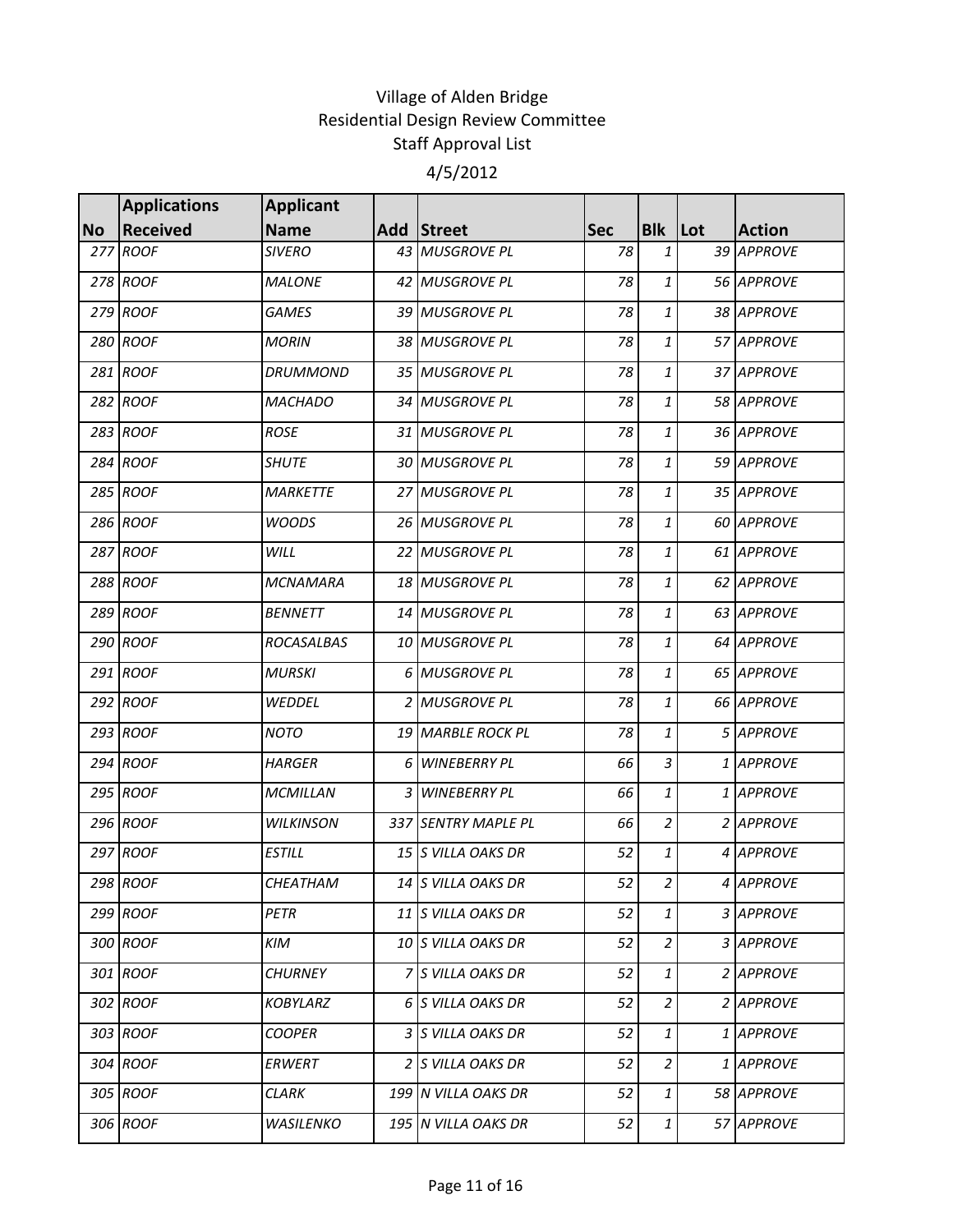|           | <b>Applications</b>         | <b>Applicant</b>                 |    |                                   |                  |                 |         |                             |
|-----------|-----------------------------|----------------------------------|----|-----------------------------------|------------------|-----------------|---------|-----------------------------|
| <b>No</b> | <b>Received</b><br>307 ROOF | <b>Name</b><br><b>SOMMERS II</b> |    | Add Street<br>191 N VILLA OAKS DR | <b>Sec</b><br>52 | <b>Blk</b><br>1 | $ $ Lot | <b>Action</b><br>56 APPROVE |
|           |                             |                                  |    |                                   |                  |                 |         |                             |
|           | 308 ROOF                    | <b>SHARPLES</b>                  |    | 187 N VILLA OAKS DR               | 52               | 1               |         | 55 APPROVE                  |
|           | 309 ROOF                    | LIU                              |    | 183 N VILLA OAKS DR               | 52               | $\mathbf{1}$    |         | 54 APPROVE                  |
|           | 310 ROOF                    | <b>MARTIN</b>                    |    | 179 N VILLA OAKS DR               | 52               | 1               |         | 53 APPROVE                  |
|           | 311 ROOF                    | <b>POULOS</b>                    |    | 175 N VILLA OAKS DR               | 52               | $\mathbf{1}$    |         | 52 APPROVE                  |
|           | 312 ROOF                    | <b>HELBERG</b>                   |    | 171 N VILLA OAKS DR               | 52               | $\mathbf{1}$    |         | 51 APPROVE                  |
|           | 313 ROOF                    | <b>HERNANDEZ</b>                 |    | 164 N VILLA OAKS DR               | 52               | $\overline{a}$  |         | 60 APPROVE                  |
|           | 314 ROOF                    | <b>SOHN</b>                      |    | 160 N VILLA OAKS DR               | 52               | $\overline{2}$  |         | 59 APPROVE                  |
|           | 315 ROOF                    | <b>WHITE</b>                     |    | 155 N VILLA OAKS DR               | 52               | 1               |         | 40 APPROVE                  |
|           | 316 ROOF                    | <b>PETTEYS</b>                   |    | 151 N VILLA OAKS DR               | 52               | $\mathbf{1}$    |         | 39 APPROVE                  |
|           | 317 ROOF                    | <b>AYAZI</b>                     |    | 147 N VILLA OAKS DR               | 52               | 1               |         | 38 APPROVE                  |
|           | 318 ROOF                    | <b>CAPPOLINO</b>                 |    | 143 N VILLA OAKS DR               | 52               | $\mathbf{1}$    |         | 37 APPROVE                  |
|           | 319 ROOF                    | LEMAN                            |    | 139 N VILLA OAKS DR               | 52               | $\mathbf{1}$    |         | 36 APPROVE                  |
|           | 320 ROOF                    | <b>MCSHAN</b>                    |    | 135 N VILLA OAKS DR               | 52               | $\mathbf{1}$    |         | 35 APPROVE                  |
|           | 321 ROOF                    | <b>ACKERMAN</b>                  |    | 131 N VILLA OAKS DR               | 52               | $\mathbf{1}$    |         | 34 APPROVE                  |
|           | 322 ROOF                    | <b>BRICE</b>                     |    | 127 N VILLA OAKS DR               | 52               | $\mathbf{1}$    |         | 33 APPROVE                  |
|           | 323 ROOF                    | <b>REEL</b>                      |    | 123 N VILLA OAKS DR               | 52               | $\mathbf{1}$    |         | 32 APPROVE                  |
|           | 324 ROOF                    | <b>WHITE</b>                     |    | 119 N VILLA OAKS DR               | 52               | $\mathbf{1}$    |         | 31 APPROVE                  |
|           | 325 ROOF                    | <b>ROVIRA</b>                    |    | 117 N VILLA OAKS DR               | 52               | $\mathbf{1}$    |         | 30 APPROVE                  |
|           | 326 ROOF                    | <b>CROWE</b>                     |    | 115 N VILLA OAKS DR               | 52               | 1               |         | 29 APPROVE                  |
|           | 327 ROOF                    | KEY                              |    | 111 N VILLA OAKS DR               | 52               | $\mathbf{1}$    |         | 28 APPROVE                  |
|           | 328 ROOF                    | <b>BROOKS</b>                    |    | 109 N VILLA OAKS DR               | 52               | $\mathbf{1}$    |         | 27 APPROVE                  |
|           | 329 ROOF                    | <b>FOREMAN</b>                   |    | 105 N VILLA OAKS DR               | 52               | $\mathbf{1}$    |         | 26 APPROVE                  |
|           | 330 ROOF                    | <b>CHEHADEH</b>                  |    | 101 N VILLA OAKS DR               | 52               | 1               |         | 25 APPROVE                  |
|           | 331 ROOF                    | PARKER                           |    | 97 N VILLA OAKS DR                | 52               | 1               |         | 24 APPROVE                  |
|           | 332 ROOF                    | PALERMO                          |    | 93 N VILLA OAKS DR                | 52               | $\mathbf{1}$    |         | 23 APPROVE                  |
|           | 333 ROOF                    | <b>BREITENFELD</b>               |    | 89 N VILLA OAKS DR                | 52               | 1               |         | 22 APPROVE                  |
|           | 334 ROOF                    | LANGE                            | 19 | YARROW CT                         | 52               | $\mathbf{1}$    |         | 45 APPROVE                  |
|           | 335 ROOF                    | <b>WAIDA</b>                     | 6  | YARROW CT                         | 52               | 1               |         | 49 APPROVE                  |
|           | 336 ROOF                    | HERNANDEZ                        | 3  | YARROW CT                         | 52               | $\mathbf{1}$    |         | 41 APPROVE                  |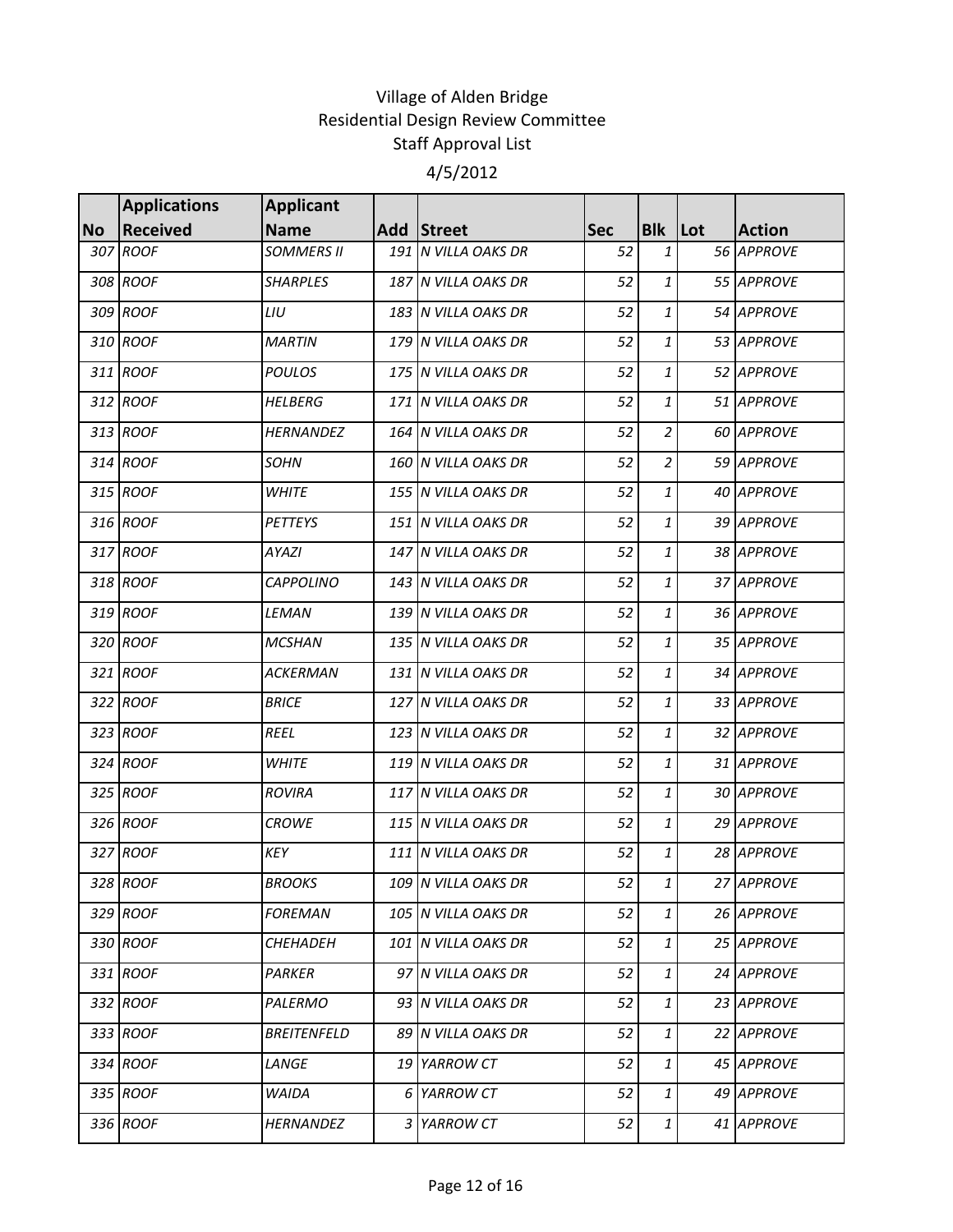|           | <b>Applications</b> | <b>Applicant</b>   |    |                            |            |                |               |
|-----------|---------------------|--------------------|----|----------------------------|------------|----------------|---------------|
| <b>No</b> | <b>Received</b>     | <b>Name</b>        |    | Add Street                 | <b>Sec</b> | <b>Blk</b> Lot | <b>Action</b> |
|           | 337 ROOF            | <b>BIGSBY</b>      |    | 2 YARROW CT                | 52         | $\mathbf{1}$   | 50 APPROVE    |
|           | 338 ROOF            | <b>BROOKS</b>      |    | 38 S VILLA OAKS DR         | 52         | $\overline{c}$ | 10 APPROVE    |
|           | 339 ROOF            | PANTOJA            |    | 43 S VILLA OAKS DR         | 52         | 1              | 11 APPROVE    |
|           | 340 ROOF            | <b>GUYNES</b>      |    | 39 S VILLA OAKS DR         | 52         | $\mathbf{1}$   | 10 APPROVE    |
|           | 341 ROOF            | <b>VIZZARI</b>     |    | 35 S VILLA OAKS DR         | 52         | $\mathbf{1}$   | 9 APPROVE     |
|           | 342 ROOF            | <b>MUNOZ</b>       |    | 34 S VILLA OAKS DR         | 52         | $\overline{a}$ | 9 APPROVE     |
|           | 343 ROOF            | <b>DE MARTINEZ</b> |    | 31 S VILLA OAKS DR         | 52         | $\mathbf{1}$   | 8 APPROVE     |
|           | 344 ROOF            | <b>GAYLE JR</b>    |    | 30 S VILLA OAKS DR         | 52         | $\overline{2}$ | 8 APPROVE     |
|           | 345 ROOF            | <b>KRIVI</b>       |    | 27 S VILLA OAKS DR         | 52         | $\mathbf{1}$   | 7 APPROVE     |
|           | 346 ROOF            | <b>HARRINGTON</b>  |    | 26 S VILLA OAKS DR         | 52         | $\overline{2}$ | 7 APPROVE     |
|           | 347 ROOF            | <b>FLORY</b>       |    | 23 S VILLA OAKS DR         | 52         | $\mathbf{1}$   | 6 APPROVE     |
|           | 348 ROOF            | <b>KLEIN</b>       |    | 22 S VILLA OAKS DR         | 52         | $\overline{2}$ | 6 APPROVE     |
|           | 349 ROOF            | <b>CROWLEY</b>     |    | 19 S VILLA OAKS DR         | 52         | $\mathbf{1}$   | 5 APPROVE     |
|           | 350 ROOF            | VANDERFORD         |    | 18 S VILLA OAKS DR         | 52         | $\overline{a}$ | 5 APPROVE     |
|           | 351 ROOF            | <b>ROMERO</b>      |    | 46 VERBENA BEND PL         | 52         | $\overline{2}$ | 34 APPROVE    |
|           | 352 ROOF            | <b>GILOT</b>       | 43 | <b>VERBENA BEND PL</b>     | 52         | $\overline{c}$ | 12 APPROVE    |
|           | 353 ROOF            | LAMB               | 39 | <b>VERBENA BEND PL</b>     | 52         | $\overline{c}$ | 13 APPROVE    |
|           | 354 ROOF            | <b>BURGARD</b>     | 38 | <b>VERBENA BEND PL</b>     | 52         | $\overline{2}$ | 32 APPROVE    |
|           | 355 ROOF            | MA                 |    | 35 VERBENA BEND PL         | 52         | $\overline{c}$ | 14 APPROVE    |
|           | 356 ROOF            | EYLER              |    | 34 VERBENA BEND PL         | 52         | $\overline{c}$ | 31 APPROVE    |
|           | 357 ROOF            | <b>MINOTTI</b>     |    | 85 N VILLA OAKS DR         | 52         | 1              | 21 APPROVE    |
|           | 358 ROOF            | <b>KOVAR</b>       | 30 | <b>BUTTERFLY BRANCH PL</b> | 52         | $\overline{c}$ | 53 APPROVE    |
|           | 359 ROOF            | <b>SCHALKWYK</b>   |    | 19 BUTTERFLY BRANCH PL     | 52         | $\overline{2}$ | 43 APPROVE    |
|           | 360 ROOF            | <b>MAURICE</b>     |    | 26 BUTTERFLY BRANCH PL     | 52         | $\overline{a}$ | 52 APPROVE    |
|           | 361 ROOF            | <b>ARDEN II</b>    |    | 23 BUTTERFLY BRANCH PL     | 52         | $\overline{a}$ | 42 APPROVE    |
|           | 362 ROOF            | <b>JAKOBSEN</b>    |    | 22 BUTTERFLY BRANCH PL     | 52         | $\overline{2}$ | 51 APPROVE    |
|           | 363 ROOF            | CARDENAS           | 18 | <b>BUTTERFLY BRANCH PL</b> | 52         | $\overline{a}$ | 50 APPROVE    |
|           | 364 ROOF            | <b>MORTENSEN</b>   |    | 15 BUTTERFLY BRANCH PL     | 52         | $\overline{a}$ | 44 APPROVE    |
|           | 365 ROOF            | <b>DEAR</b>        |    | 14 BUTTERFLY BRANCH PL     | 52         | $\overline{a}$ | 49 APPROVE    |
|           | 366 ROOF            | <b>CECIL</b>       | 10 | <b>BUTTERFLY BRANCH PL</b> | 52         | $\overline{a}$ | 48 APPROVE    |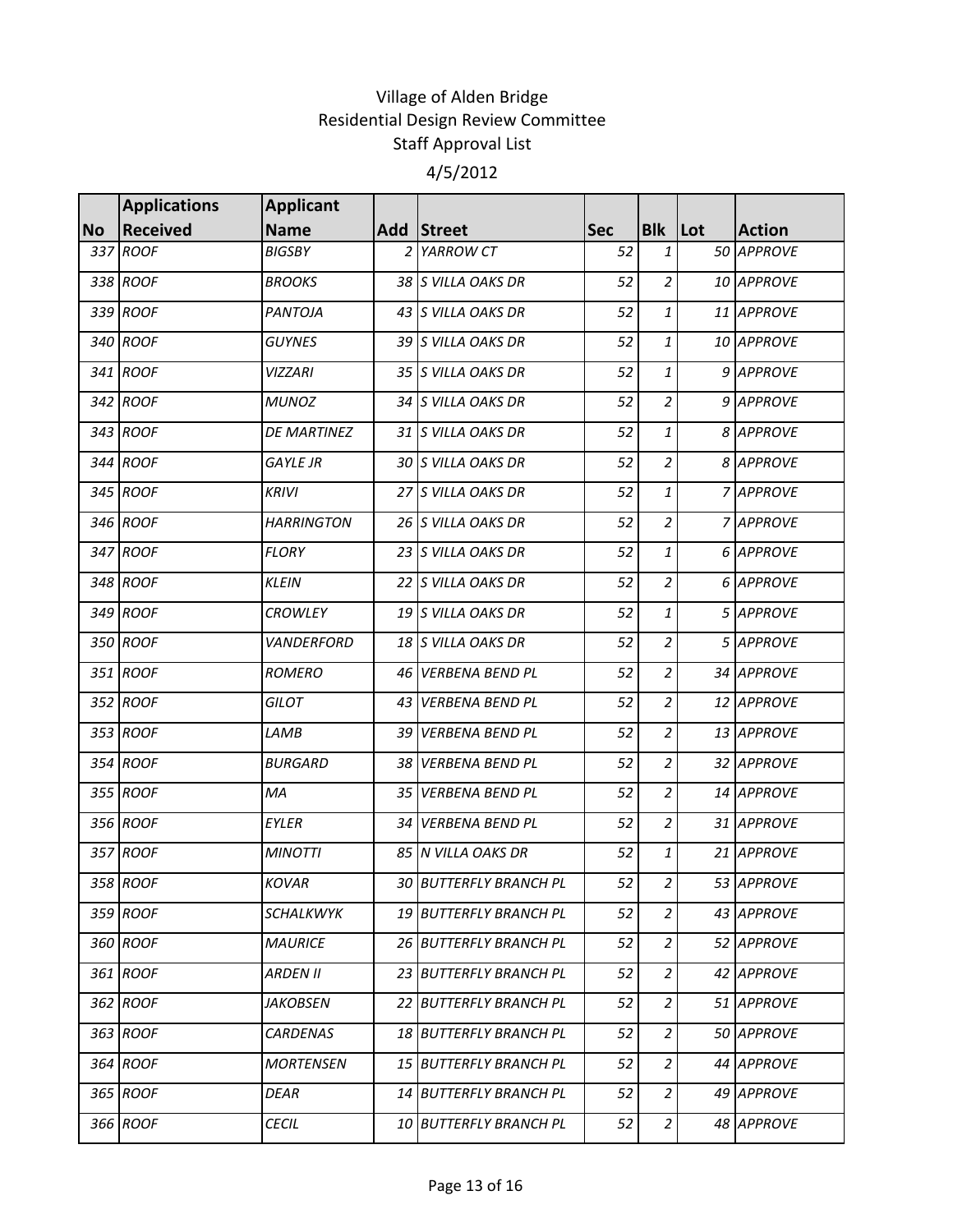|           | <b>Applications</b>  | <b>Applicant</b>                                       |      |                           |                |                |         |               |
|-----------|----------------------|--------------------------------------------------------|------|---------------------------|----------------|----------------|---------|---------------|
| <b>No</b> | <b>Received</b>      | <b>Name</b>                                            |      | Add Street                | <b>Sec</b>     | <b>Blk</b>     | $ $ Lot | <b>Action</b> |
| 367       | <b>ROOF</b>          | <b>MADDEN</b>                                          |      | 7 BUTTERFLY BRANCH PL     | 52             | $\overline{2}$ |         | 45 APPROVE    |
|           | 368 ROOF             | <b>GAY LYNN</b><br><b>BRUNS FAMILY</b><br><b>TRUST</b> |      | 6 BUTTERFLY BRANCH PL     | 52             | $\overline{2}$ |         | 47 APPROVE    |
|           | 369 ROOF             | <b>MEKHAILL</b>                                        |      | 3 BUTTERFLY BRANCH PL     | 52             | $\overline{2}$ |         | 46 APPROVE    |
|           | 370 FENCE            | <b>WORKMAN</b>                                         |      | 3 CINNAMON TEAL PL        | $\mathbf{1}$   | $\overline{3}$ |         | 21 COND. APP. |
|           | 371 FENCE            | <b>MILLER II</b>                                       |      | 11 TOWNSEND PL            | $\mathfrak{Z}$ | $\overline{2}$ |         | 46 COND. APP. |
|           | 372 FENCE            | <b>WEBB</b>                                            |      | 7 FELICITY TRACE PL       | 23             | $\mathbf{1}$   |         | 45 COND. APP. |
|           | 373 FENCE            | <b>HOLTE</b>                                           |      | 83 W ARDSLEY SQUARE PL    | 70             | $\mathbf{1}$   |         | 72 COND. APP. |
|           | 374 ROOF             | <b>MACKIN</b>                                          |      | 130 S EVANGELINE OAKS CIR | 74             | $\overline{3}$ |         | 14 APPROVE    |
|           | 375 ROOF             | <b>COLLINS</b>                                         |      | 2 CYPRESS BAYOU CT        | 24             | $\mathbf{1}$   |         | 42 COND. APP. |
|           | 376 FENCE            | PANDA                                                  |      | 19 BARN LANTERN PL        | 5              | $\overline{2}$ |         | 73 APPROVE    |
|           | 377 PLAY STRUCTURE   | <b>DANN</b>                                            |      | 79 BLACKSTAR PL           | 57             | $\mathbf{1}$   |         | 61 APPROVE    |
|           | 378 PLAYHOUSE        | <b>DANN</b>                                            |      | 79 BLACKSTAR PL           | 57             | $\mathbf{1}$   |         | 61 APPROVE    |
|           | 379 PATIO            | <b>GRIERSON</b>                                        |      | 159 S BROOKSEDGE CIR      | 58             | $\overline{3}$ |         | 11 APPROVE    |
| 380       | <b>WINDOWS</b>       | <b>KEDZIE</b>                                          |      | 59 W HONEY GROVE PL       | 31             | $\mathbf{1}$   |         | 28 APPROVE    |
| 381       | WALKWAY              | <b>KEDZIE</b>                                          |      | 59 W HONEY GROVE PL       | 31             | $\mathbf{1}$   |         | 28 APPROVE    |
|           | 382 TREE REMOVAL     | <b>KEDZIE</b>                                          | 59   | <b>W HONEY GROVE PL</b>   | 31             | $\mathbf{1}$   |         | 28 COND. APP. |
|           | 383 SIDING           | <b>BERRIOCHOA</b>                                      |      | 10 HARVEST GREEN PL       | $\overline{7}$ | $\mathbf{1}$   |         | 8 APPROVE     |
| 384       | <b>COLOR</b>         | <b>BERRIOCHOA</b>                                      |      | 10 HARVEST GREEN PL       | 7              | $\mathbf{1}$   |         | 8 APPROVE     |
|           | 385 FENCE            | COOK                                                   |      | 106 W ELM CRESCENT        | 4              | 1              |         | 24 COND. APP. |
|           | 386 FENCE            | <b>POSEY</b>                                           | 82   | <b>GLENTRACE CIR</b>      | 56             | $\mathbf{1}$   |         | 6 COND. APP.  |
|           | 387 FENCE            | <b>SCHOTT</b>                                          |      | 34 CINNAMON TEAL PL       | $1\vert$       | 3              |         | 9 APPROVE     |
|           | 388 ROOF             | <b>SCHOTT</b>                                          |      | 34 CINNAMON TEAL PL       | $\mathbf{1}$   | 3              |         | 9 APPROVE     |
| 389 I     | <b>TREE REMOVAL</b>  | <b>GOGINENI</b>                                        |      | 98 E GREEN GABLES CIR     | 9              | 3              |         | 39 COND. APP. |
|           | 390 POOL             | <b>BEARB</b>                                           |      | 26 BROADWEATHER PL        | 50             | 1              |         | 81 COND. APP. |
| 391       | <b>TREE REMOVAL</b>  | <b>SMOLLEN</b>                                         | 49 I | N GREENVINE CIR           | 37             | 3              |         | 33 COND. APP. |
|           | 392 POOL             | <b>SMOLLEN</b>                                         |      | 49 N GREENVINE CIR        | 37             | 3              |         | 33 COND. APP. |
|           | 393   PLAY STRUCTURE | HAGEMANN                                               |      | 114 E WHISTLERS BEND CIR  | 81             | $\mathbf{1}$   |         | 12 COND. APP. |
|           | 394 POOL             | <b>WUNCH</b>                                           |      | 18 TOWNSEND PL            | 3              | $\overline{a}$ |         | 39 COND. APP. |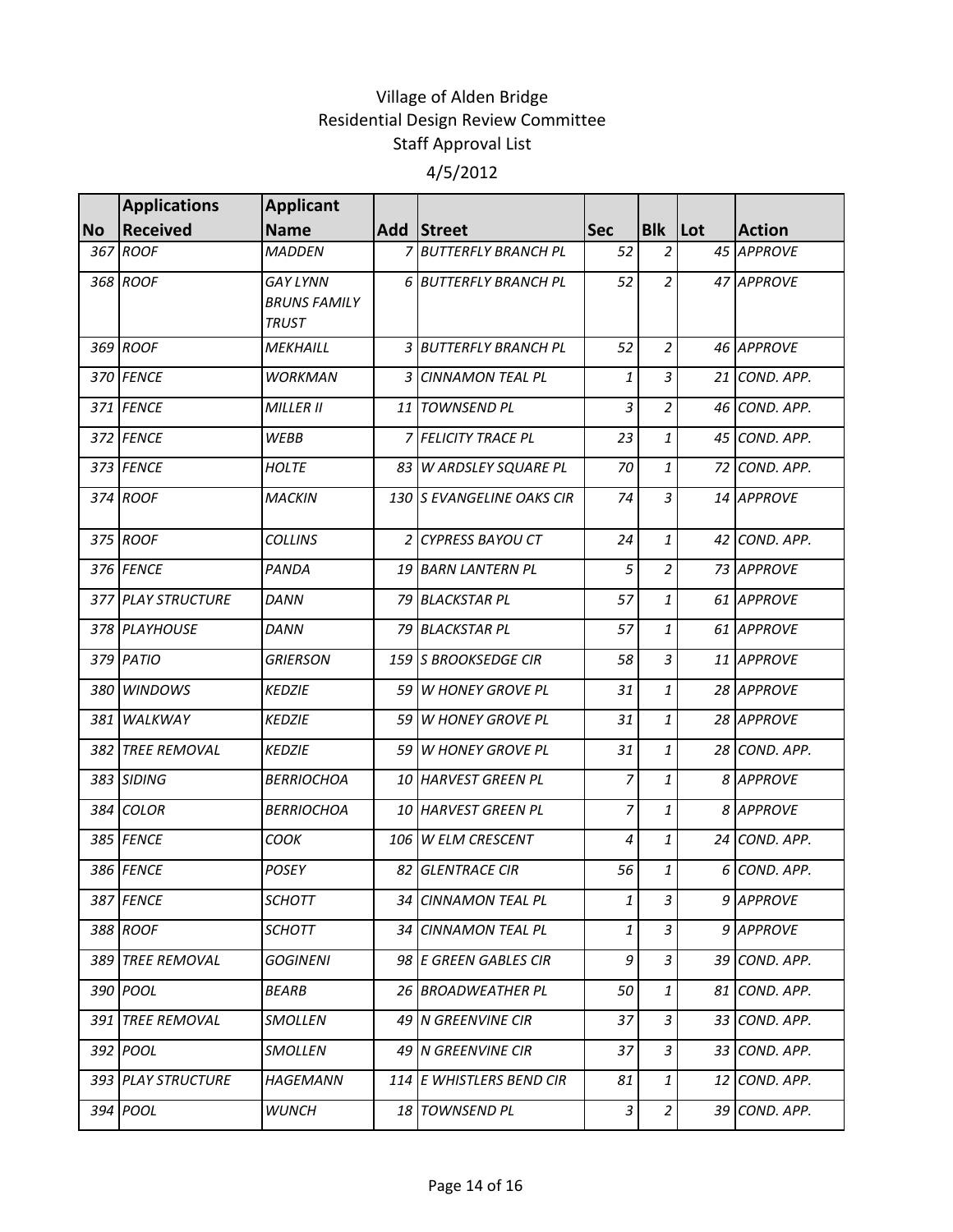|           | <b>Applications</b> | <b>Applicant</b>  |                 |                           |                |                |                |               |
|-----------|---------------------|-------------------|-----------------|---------------------------|----------------|----------------|----------------|---------------|
| <b>No</b> | <b>Received</b>     | <b>Name</b>       | Add             | Street                    | <b>Sec</b>     | <b>Blk</b>     | Lot            | <b>Action</b> |
|           | 395 TREE REMOVAL    | <b>WUNCH</b>      |                 | 18 TOWNSEND PL            | 3              | $\overline{2}$ | 39             | COND. APP.    |
|           | 396 PATIO           | <b>WINNINGHAM</b> |                 | 40 N YORK GATE CT         | 19             | $\overline{2}$ | 4              | COND. APP.    |
|           | 397 SHUTTERS        | CANTRELL          |                 | 15 CIDER MILL CT          | 59             | 1              |                | 10 APPROVE    |
|           | 398 COLOR           | <b>CANTRELL</b>   | 15 <sup>1</sup> | <b>CIDER MILL CT</b>      | 59             | 1              |                | 10 APPROVE    |
|           | 399 FENCE           | <b>PUERINGER</b>  |                 | 102 N SILVER CRESCENT CIR | 1              | 3              |                | 37 APPROVE    |
|           | 400 POOL            | <b>STEWART</b>    |                 | 27 LYRELEAF PL            | 39             | 1              | $\overline{7}$ | COND. APP.    |
|           | 401 GENERATOR       | <b>PROTHRO JR</b> |                 | 55 E FOXBRIAR FOREST CIR  | 79             | $\overline{a}$ |                | 15 COND. APP. |
|           | 402 TREE REMOVAL    | <b>MEHRA</b>      |                 | 53 ROSLYN BEND CT         | 17             | $\overline{2}$ |                | 17 COND. APP. |
|           | 403 FENCE           | <i>JARRETT</i>    |                 | 18 EASTWOOD PL            | 33             | $\mathbf{1}$   |                | 46 COND. APP. |
|           | 404 STORAGE SHED    | BARBAY            |                 | 2 TUDOR GLEN PL           | 53             | 1              |                | 15 COND. APP. |
|           | 405 DECK            | <b>PERKINS</b>    | 22 <sup>1</sup> | <b>W GREENVINE CT</b>     | 37             | $\overline{2}$ |                | 53 APPROVE    |
|           | 406 PLAY STRUCTURE  | <b>STINSON</b>    |                 | 18 SERENITY WOODS PL      | 13             | $\overline{3}$ |                | 15 APPROVE    |
|           | 407 POOL            | OLIVARES          |                 | 75 BLACKSTAR PL           | 57             | 1              | 60 I           | COND. APP.    |
|           | 408 PATIO COVER     | OLIVARES          |                 | 75 BLACKSTAR PL           | 57             | 1              |                | 60 COND. APP. |
|           | 409 SUMMER KITCHEN  | <b>OLIVARES</b>   |                 | 75 BLACKSTAR PL           | 57             | 1              | 60 l           | COND. APP.    |
|           | 410 FOUNTAIN        | <b>MERRICK</b>    | 42              | <b>GINGER JAR ST</b>      | 100            | 7              |                | 6 APPROVE     |
|           | 411 PERGOLA         | ZANTMAN           |                 | 35 DOESKIN PL             | 59             | $\overline{3}$ |                | 34 COND. APP. |
| 412       | <b>WOOD DECK</b>    | ZANTMAN           |                 | 35 DOESKIN PL             | 59             | $\overline{3}$ |                | 34 APPROVE    |
|           | 413 PATIO           | ZANTMAN           |                 | 35 DOESKIN PL             | 59             | 3              |                | 34 APPROVE    |
|           | 414 ROOF            | <b>ROBERTS</b>    |                 | 15 S ASHLEY GREEN         | 53             | 1              |                | 4 APPROVE     |
|           | 415 TREE REMOVAL    | URIBE             |                 | 110 N LINTON RIDGE CT     | 34             | 1              | 9              | COND. APP.    |
|           | 416 ROOF            | <b>STEVENS</b>    |                 | 82 N SILVER CRESCENT CIR  | $\mathbf{1}$   | $\overline{3}$ |                | 32 APPROVE    |
|           | 417 PATIO COVER     | <b>SIMCOX</b>     | 142 I           | <b>GREEN GABLES CIR</b>   | 9              | 3              |                | 47 COND. APP. |
|           | 418 STORAGE SHED    | <b>SPARKS JR</b>  |                 | 18 CHURCHDALE PL          | 7 <sup>1</sup> | 1              |                | 39 APPROVE    |
|           | 419 TREE REMOVAL    | MILLER            |                 | 40 N YORK GATE CT         | 19             | 2              |                | 4 COND. APP.  |
|           | 420 COLOR           | MILLER            |                 | 40 N YORK GATE CT         | 19             | 2              |                | 4 APPROVE     |
|           | 421 PATIO           | <b>STINSON</b>    |                 | 18 SERENITY WOODS PL      | 13             | 3              |                | 15 APPROVE    |
|           | 422 SUMMER KITCHEN  | <b>STINSON</b>    |                 | 18 SERENITY WOODS PL      | 13             | 3              |                | 15 COND. APP. |
|           | 423 ARBOR           | <b>STINSON</b>    |                 | 18 SERENITY WOODS PL      | 13             | 3              |                | 15 COND. APP. |